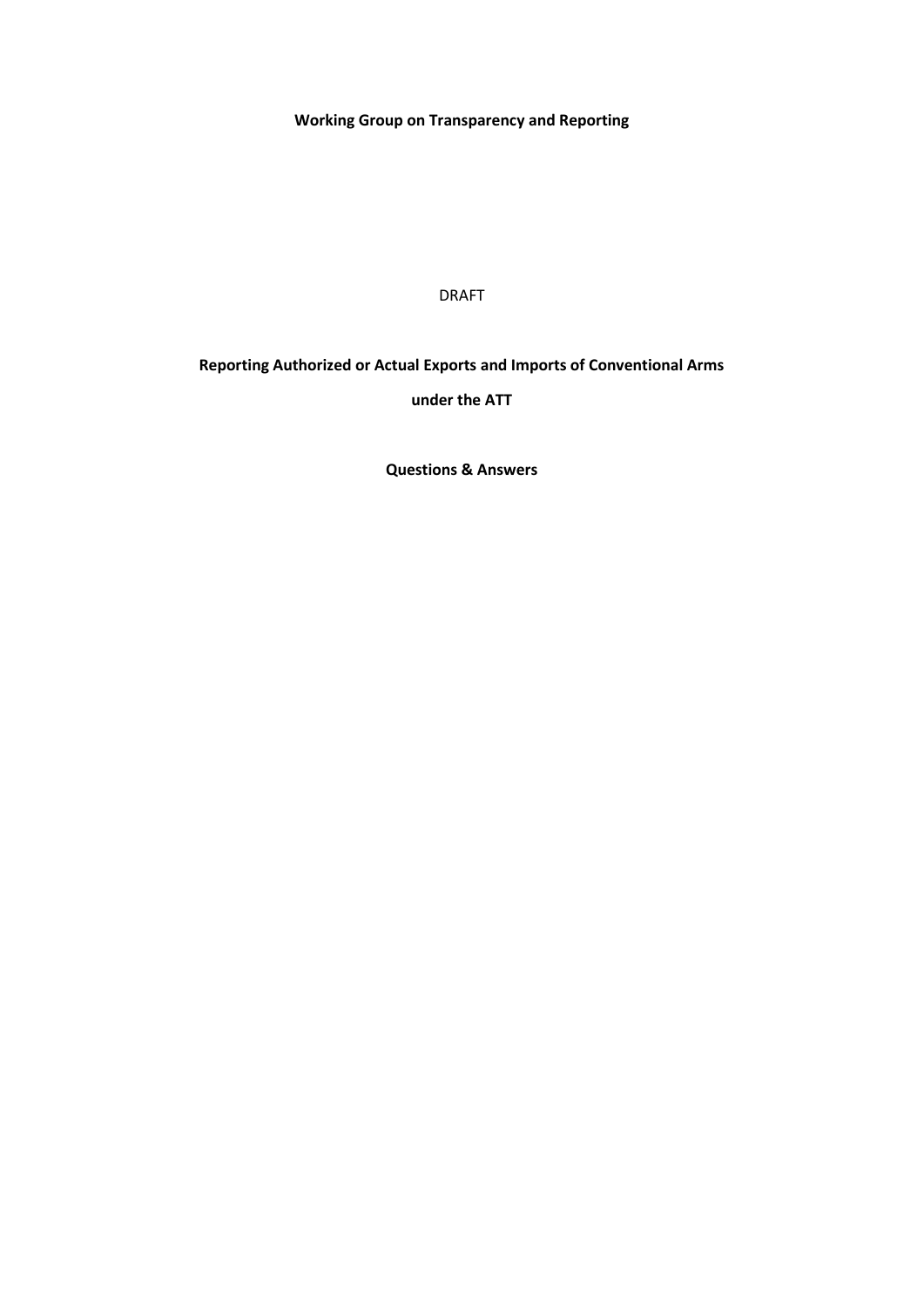#### Table of contents

<span id="page-1-0"></span>

| Τ.   |                                                                                              |
|------|----------------------------------------------------------------------------------------------|
|      |                                                                                              |
| Ш.   |                                                                                              |
| А.   |                                                                                              |
| В.   |                                                                                              |
| C.   |                                                                                              |
| D.   |                                                                                              |
| III. |                                                                                              |
| IV.  |                                                                                              |
| Α.   |                                                                                              |
| В.   |                                                                                              |
| i.   |                                                                                              |
| ii.  |                                                                                              |
| C.   |                                                                                              |
| D.   |                                                                                              |
| Ε.   |                                                                                              |
| F.   |                                                                                              |
| V.   |                                                                                              |
| VI.  | Annex 2: Relevant sources concerning definitions and categorization of conventional arms  26 |
|      |                                                                                              |
| А.   | International Instrument to Enable States to Identify and Trace, in a Timely and Reliable    |
| В.   |                                                                                              |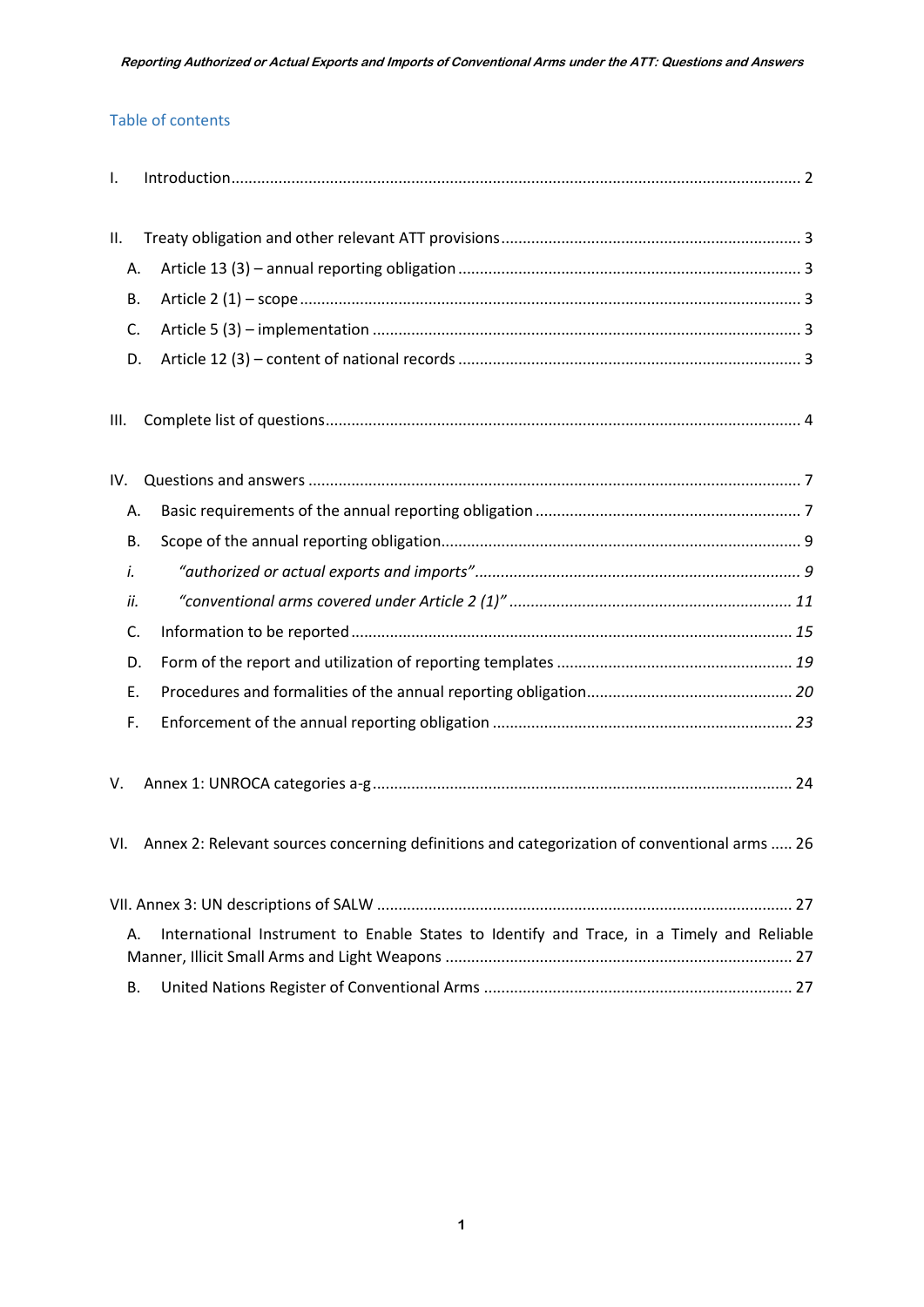### **I. Introduction**

This document provides guidance in the form of questions and answers to facilitate the preparation of the mandatory annual report, concerning authorized or actual exports and imports of conventional arms, that States Parties to the Arms Trade Treaty are required to submit to the ATT Secretariat in accordance with Article 13 (3) of the Treaty.

This 'FAQ'-type guidance document was proposed by Belgium during the meeting of the Working Group on Transparency and Reporting of 6 April 2017 and was recognized by States Parties as a valuable tool to improve compliance with the mandatory annual reporting obligation of the Treaty. It was consequently identified by the Working Group as a potential deliverable for the Third Conference of States Parties.

The document was initially drafted by Belgium in consultation with interested States Parties, civil society, and the ATT Secretariat.

The questions in this document are predominantly based on input received by the drafters from States Parties themselves, UN Regional Centres for Peace, Disarmament and Development, international assistance providers, and civil society.

The answers draw on several sources, most notably the Treaty itself.

Some guidance is also taken from the "Explanatory notes" included in the reporting template for the annual report, which was endorsed and recommended for use by States Parties during the Second Conference of States Parties (also referred to as ATT reporting template).

<span id="page-2-0"></span>By nature this is an open-ended document. Proposals for alterations and additional questions and answers may be made at any time, but should be considered in the Working Group on Transparency and Reporting.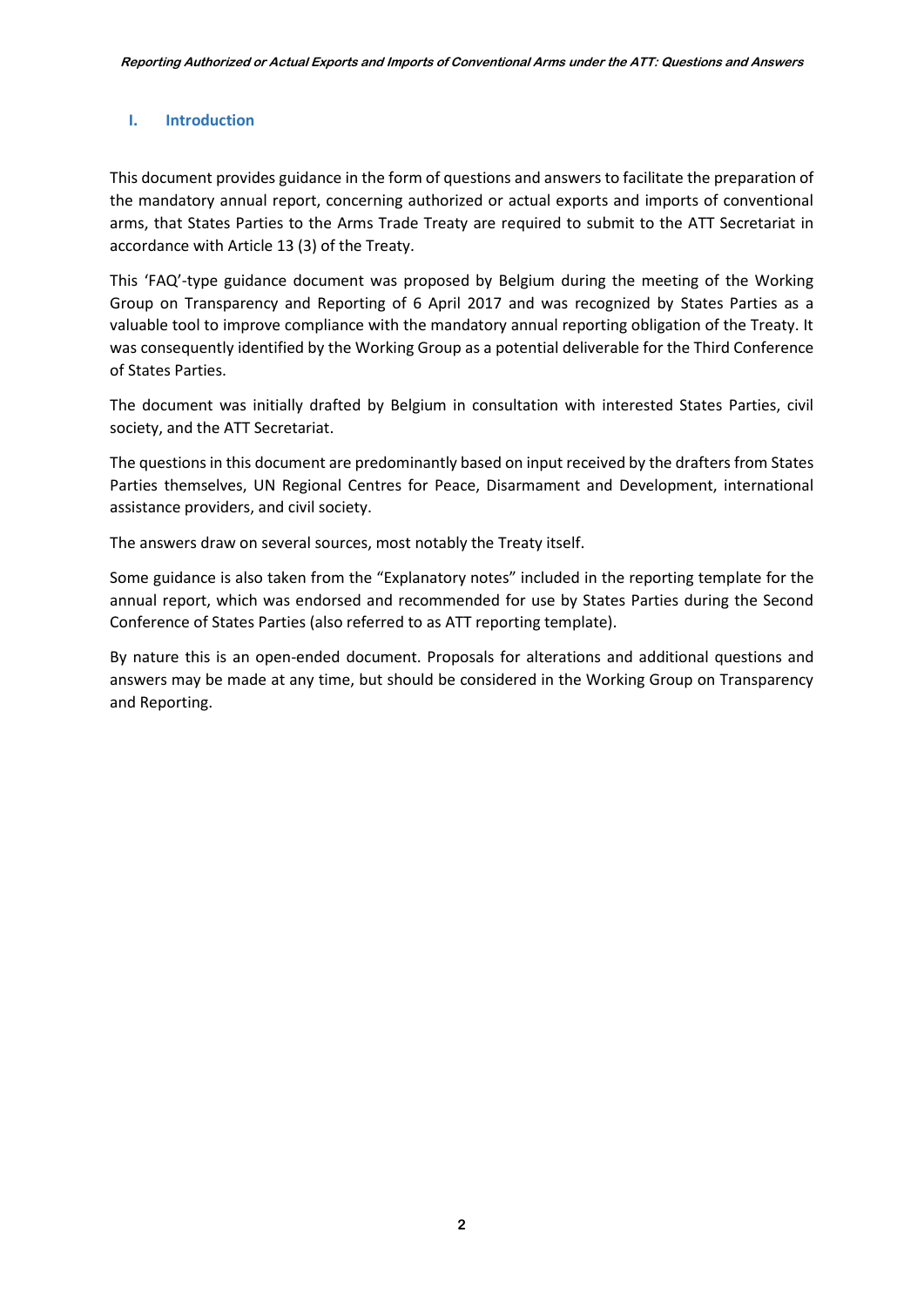### **II. Treaty obligation and other relevant ATT provisions**

### <span id="page-3-0"></span>A. Article 13 (3) – annual reporting obligation

Each State Party shallsubmit annually to the Secretariat by 31 May a report for the preceding calendar year concerning authorized or actual exports and imports of conventional arms covered under Article 2 (1). Reports shall be made available, and distributed to States Parties by the Secretariat. The report submitted to the Secretariat may contain the same information submitted by the State Party to relevant United Nations frameworks, including the United Nations Register of Conventional Arms. Reports may exclude commercially sensitive or national security information.

#### <span id="page-3-1"></span>B. Article  $2(1)$  – scope

This Treaty shall apply to all conventional arms within the following categories:

- (a) Battle tanks;
- (b) Armoured combat vehicles;
- (c) Large-calibre artillery systems;
- (d) Combat aircraft;
- (e) Attack helicopters;
- (f) Warships;
- (g) Missiles and missile launchers; and
- (h) Small arms and light weapons.

#### <span id="page-3-2"></span>C. Article  $5(3)$  – implementation

Each State Party is encouraged to apply the provisions of this Treaty to the broadest range of conventional arms. National definitions of any of the categories covered in Article 2 (1) (a-g) shall not cover less than the descriptions used in the United Nations Register of Conventional Arms at the time of entry into force of this Treaty. For the category covered in Article 2 (1) (h), national definitions shall not cover less than the descriptions used in relevant United Nations instruments at the time of entry into force of this Treaty.

#### <span id="page-3-3"></span>D. Article 12 (3) – content of national records

Each State Party is encouraged to include in those records: the quantity, value, model/type, authorized international transfers of conventional arms covered under Article 2 (1), conventional arms actually transferred, details of exporting State(s), importing State(s), transit and trans-shipment State(s), and end users, as appropriate.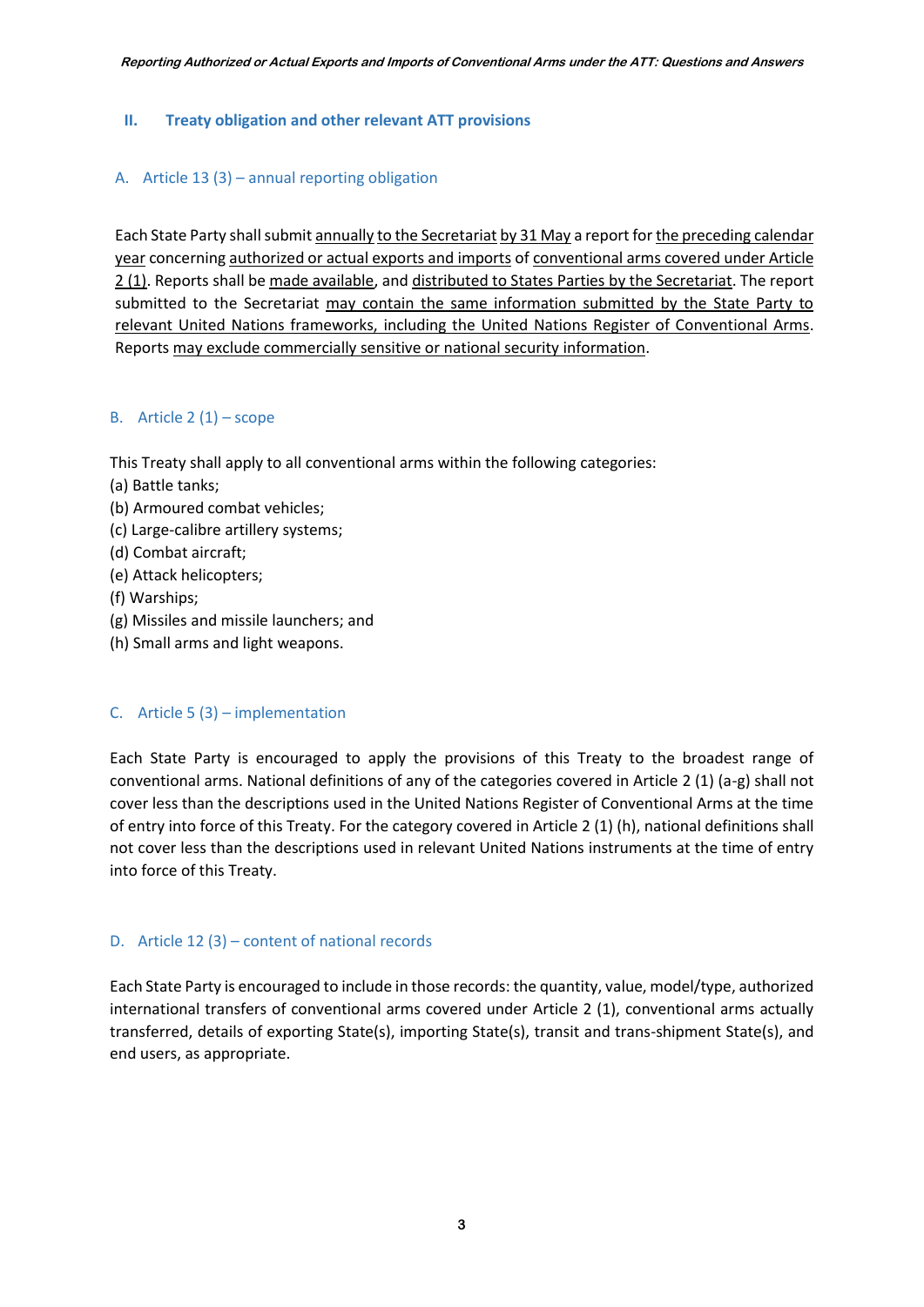## <span id="page-4-0"></span>**III. Complete list of questions**

| Α.  |     |                                                                                                                                                                                  |  |  |  |
|-----|-----|----------------------------------------------------------------------------------------------------------------------------------------------------------------------------------|--|--|--|
|     | 1.  |                                                                                                                                                                                  |  |  |  |
|     | 2.  | How should the ATT annual report be submitted to the Secretariat? 8                                                                                                              |  |  |  |
|     | 3.  | When should the ATT annual report be submitted to the Secretariat? 9                                                                                                             |  |  |  |
| В.  |     |                                                                                                                                                                                  |  |  |  |
| i.  |     |                                                                                                                                                                                  |  |  |  |
|     | 4.  | Article 13 (3) mentions exports and imports. Should States Parties also report on other                                                                                          |  |  |  |
|     | 5.  |                                                                                                                                                                                  |  |  |  |
|     | 6.  | Must gifts, loans and leases and other non-monetary transactions be reported? 10                                                                                                 |  |  |  |
|     | 7.  |                                                                                                                                                                                  |  |  |  |
|     | 8.  | Must exports and imports by private persons and companies and/or exports and imports                                                                                             |  |  |  |
|     | 9.  |                                                                                                                                                                                  |  |  |  |
|     | 10. |                                                                                                                                                                                  |  |  |  |
|     | 11. | Do States Parties need to report both authorized exports/imports and actual                                                                                                      |  |  |  |
| ii. |     |                                                                                                                                                                                  |  |  |  |
|     | 12. | Article 13 (3) mentions conventional arms covered under Article 2 (1). What should be                                                                                            |  |  |  |
|     | 13. | Category (h) of Article 2 (1) deals with small arms and light weapons. What should be                                                                                            |  |  |  |
|     | 14. | Should small arms and light weapons that are not made or modified to military                                                                                                    |  |  |  |
|     | 15. | Should States Parties report on conventional arms other than those covered under                                                                                                 |  |  |  |
|     | 16. | Article 13 (3) does not refer to ammunition/munitions and parts and components,<br>mentioned in Articles 3 and 4 of the Treaty respectively. Should authorized or actual exports |  |  |  |
|     | 17. | Conventional arms are sometimes exported/imported complete but in disassembled<br>parts and components (known as "kits"). Should authorized or actual exports and imports of     |  |  |  |
|     | 18. | Should exports and imports of second-hand arms and surplus arms be reported? 15                                                                                                  |  |  |  |
|     | 19. | How should items exported by a State other than the State of origin be reported?  15                                                                                             |  |  |  |
|     | 20. | How should the transfers of items to an intermediate location be reported? 15                                                                                                    |  |  |  |
|     | 21. | Which State should report the export of a conventional arm which was co-produced by                                                                                              |  |  |  |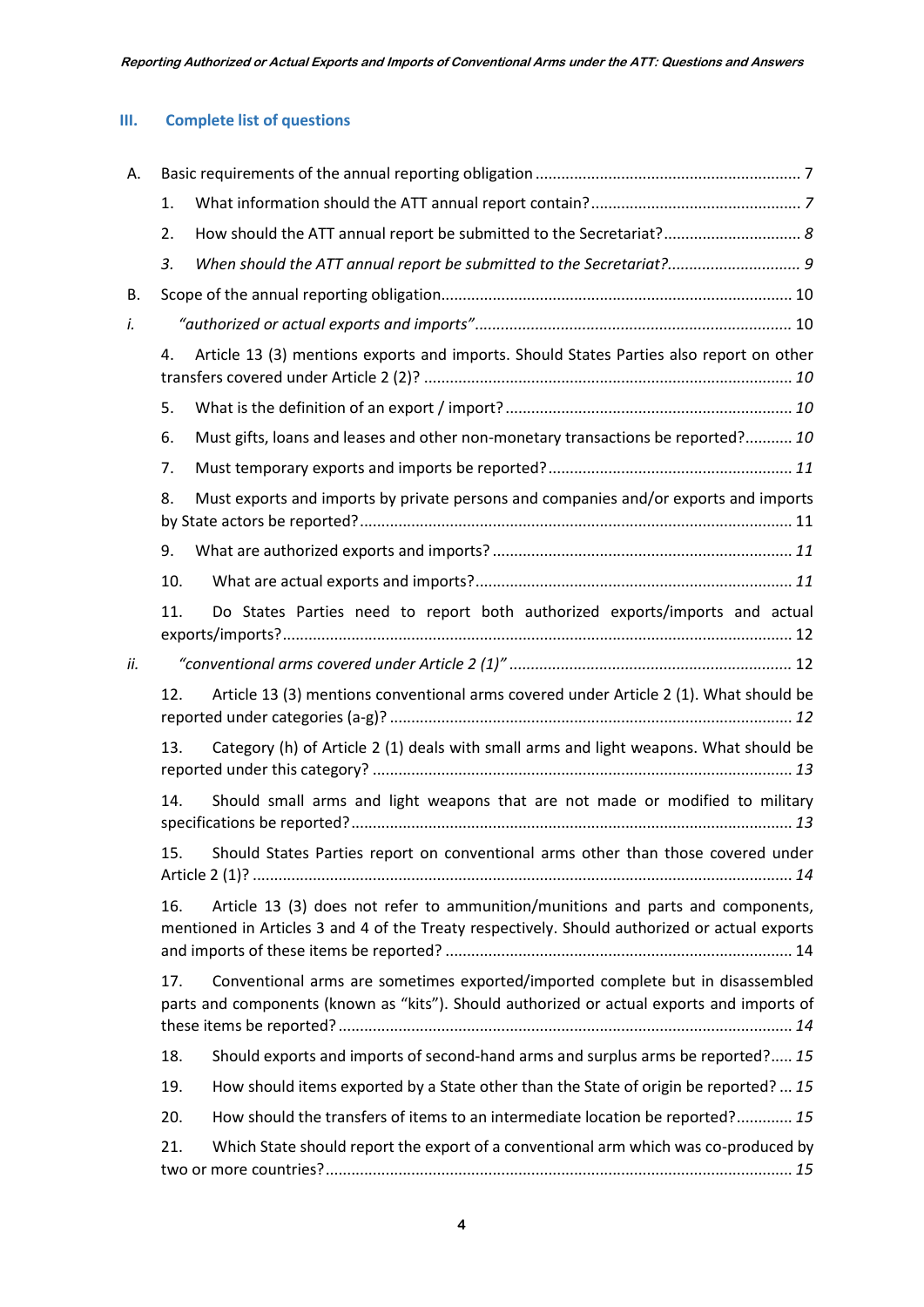| C. |     |                                                                                                                                                                            |
|----|-----|----------------------------------------------------------------------------------------------------------------------------------------------------------------------------|
|    | 22. | Which information about their authorized or actual exports and imports do States                                                                                           |
|    | 23. | Do States Parties need to break down the information about exports and imports per                                                                                         |
|    | 24. | Do States Parties need to report both the number of items and the financial value of                                                                                       |
|    | 25. | Do States Parties need to include details on the designation, model or type of the arms?<br>17                                                                             |
|    | 26. | Do States Parties need to include details on the consignees and end-users of the arms?<br>17                                                                               |
|    | 27. | Concerning small arms and light weapons, do States Parties need to report data such as                                                                                     |
|    | 28. | Do States Parties need to include the nature of export and imports in their report? 17                                                                                     |
|    | 29. | Can States Parties exclude commercially sensitive or national security information from                                                                                    |
|    | 30. | Do States Parties need to indicate that commercially sensitive or national security                                                                                        |
|    | 31. | Are there criteria to determine whether information is commercially sensitive or                                                                                           |
|    | 32. | Do the UNROCA standardized reporting forms and the ATT reporting template request                                                                                          |
|    | 33. | Do States Parties that have not authorised any exports and/or imports or that have not<br>had any actual exports and/or imports have to report to the ATT Secretariat?  19 |
| D. |     |                                                                                                                                                                            |
|    | 34. | Does the Treaty itself prescribe a standardized reporting form or reporting template?<br>20                                                                                |
|    | 35. | Is it compulsory to use the reporting template that was endorsed during the Second                                                                                         |
|    | 36. | Can States Parties use their submission to the UNROCA to comply with the annual                                                                                            |
| Е. |     |                                                                                                                                                                            |
|    | 37. | What is the procedure that is followed annually to request States Parties to report to                                                                                     |
|    | 38. | Which authority should submit the report to the ATT Secretariat?  21                                                                                                       |
|    | 39. | What happens to the annual reports once they are submitted to the ATT Secretariat?<br>21                                                                                   |
|    | 40. | Does the technical infrastructure of the ATT Secretariat (email address, ATT website)                                                                                      |
|    | 41. | Will the annual reports of States Parties be made publicly available? 22                                                                                                   |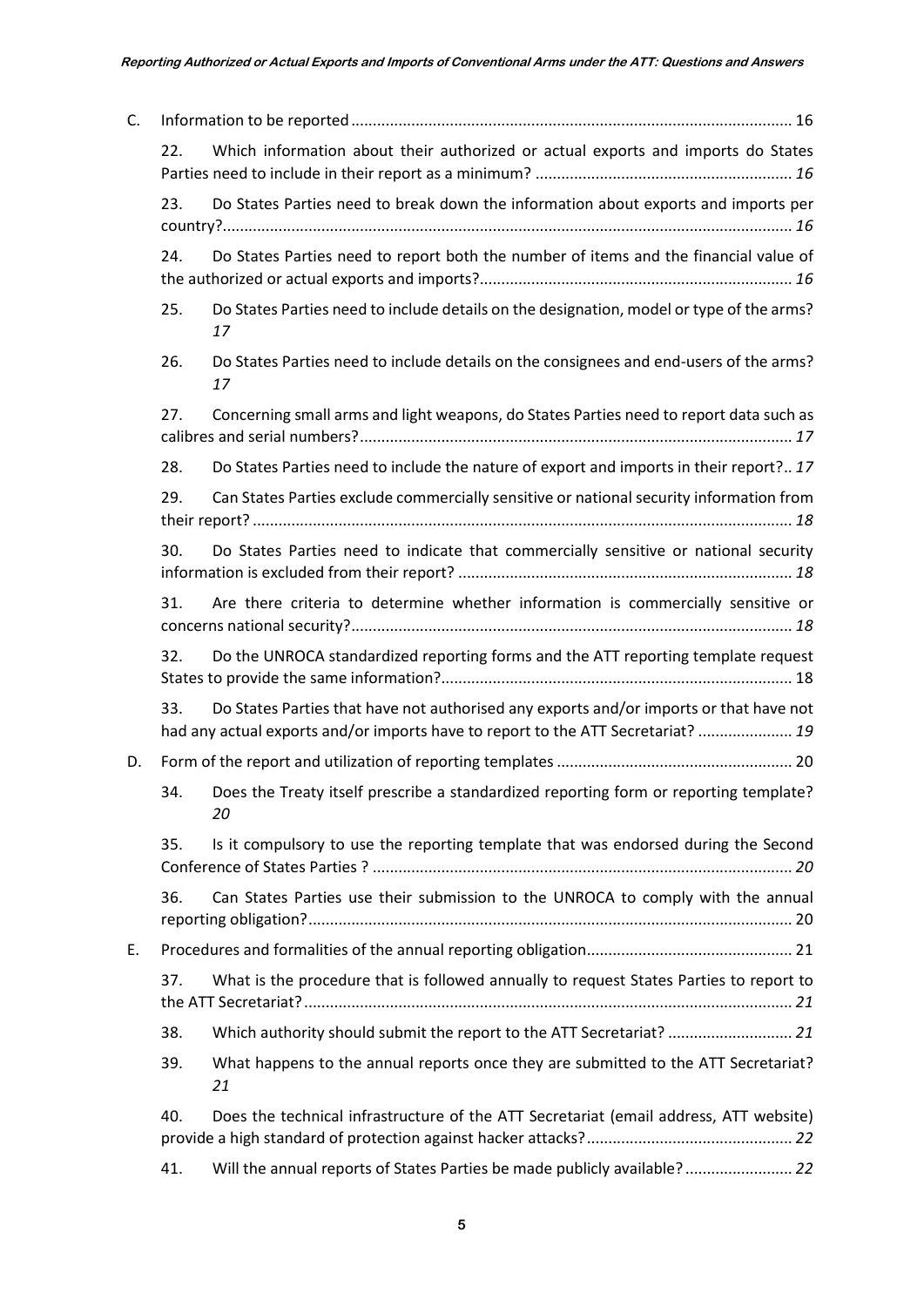<span id="page-6-0"></span>

|    | Does a State Party need the consent of the importing or exporting States before it: a)<br>42.<br>reports its exports and imports; and b) makes this information publicly available? 22    |
|----|-------------------------------------------------------------------------------------------------------------------------------------------------------------------------------------------|
|    | What should a State Party do if, after submitting information for a certain calendar year,<br>43.<br>it determines that the information was incomplete or contained a technical error? 23 |
|    | 44. If a State Party has a question on the annual reporting obligation and its                                                                                                            |
| F. |                                                                                                                                                                                           |
|    | Does the Treaty provide for sanctions or other measures in case of non-compliance<br>45.                                                                                                  |
|    | Are there any consequences if incorrect information is submitted? (accidentally or<br>46.                                                                                                 |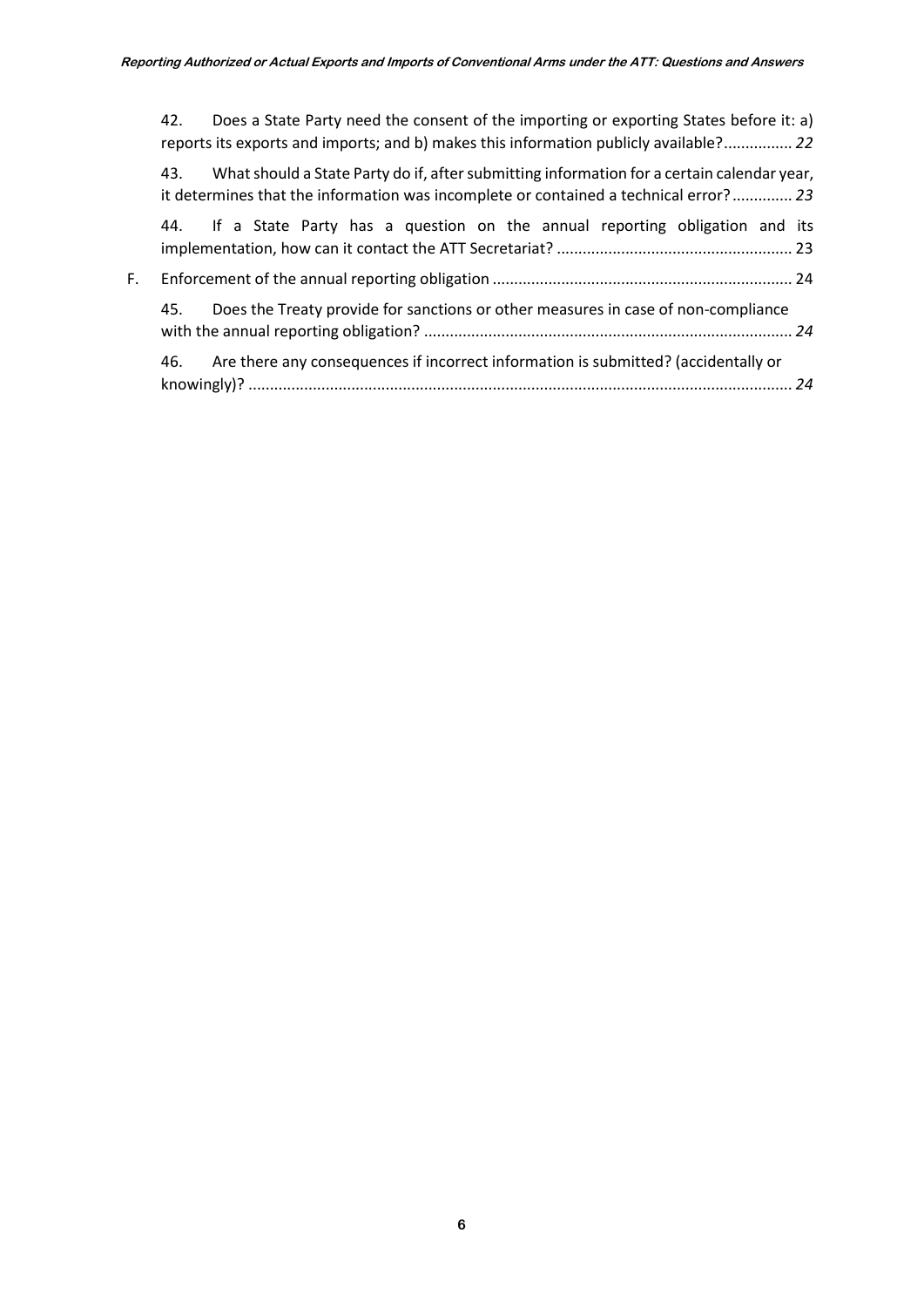### **IV. Questions and answers**

### <span id="page-7-0"></span>A. Basic requirements of the annual reporting obligation

#### <span id="page-7-1"></span>**1. What information should the ATT annual report contain?**

The Treaty requires States Parties to report *"authorized or actual exports and imports"* (see [questions](#page-11-2)  [9 and following](#page-11-2)) of "*conventional arms covered under Article 2 (1)"* (se[e questions 12 and following\)](#page-12-2). It does not expressly list the information that States Parties need to include in their annual report.

The Treaty does indicate that the annual report may contain the same information submitted to relevant United Nations frameworks, including the United Nations Register of Conventional Arms (hereinafter referred to as UNROCA). The UNROCA standardized reporting forms require States to enter, *as a minimum*:

- 1) the final importer or exporter State of the arms;
- 2) the number of items;
- 3) the State of origin of the arms (if not the exporter State); and
- 4) the intermediate location of the arms (if any).

In the optional "Remarks" column of the UNROCA standardized reporting forms, States *can* include a description of the arms and comments on the exports or imports.

States Parties using their UNROCA report to comply with the Treaty's annual reporting obligation should make sure that its content complies with this obligation (see [question 36\)](#page-20-2).

The Treaty provides a list of information that States Parties are encouraged to include in their national *records* of authorized or actual exports (and, possibly, of imports and authorized transits and transshipments) It should be clear, however, that this list does NOT apply to the annual reporting obligation; it does indicate the importance of certain basic information that is also included in the UNROCA standardized reporting forms.

As explained in the answer t[o question 2,](#page-8-0) the Second Conference of States Parties, recommended that States Parties use the template for reporting authorized or actual exports and imports. This reporting template is based on the UNROCA standardized reporting forms, but differs on certain elements (see [question 32\)](#page-18-3).

The reporting template provides for States Parties to report, *as a minimum*, the following information about their authorized or actual exports and imports:

- 1) whether the State Party in question is reporting authorised or actual exports and imports;
- 2) the number of items and/or the financial value of the exported and imported conventional arms; and
- 3) the final importing or exporting States of the conventional arms.

As in the UNROCA standardized reporting forms, the ATT reporting template provides States Parties with the option to include additional information: in particular, (1) a description of the conventional arms and (2) comments on the exports or imports.

The forms in the reporting template each also have a title page on which States Parties are requested to include general information concerning their report, namely the details of the national point of contact (se[e question 38\)](#page-21-2), the date of submission, the content of the report, and whether information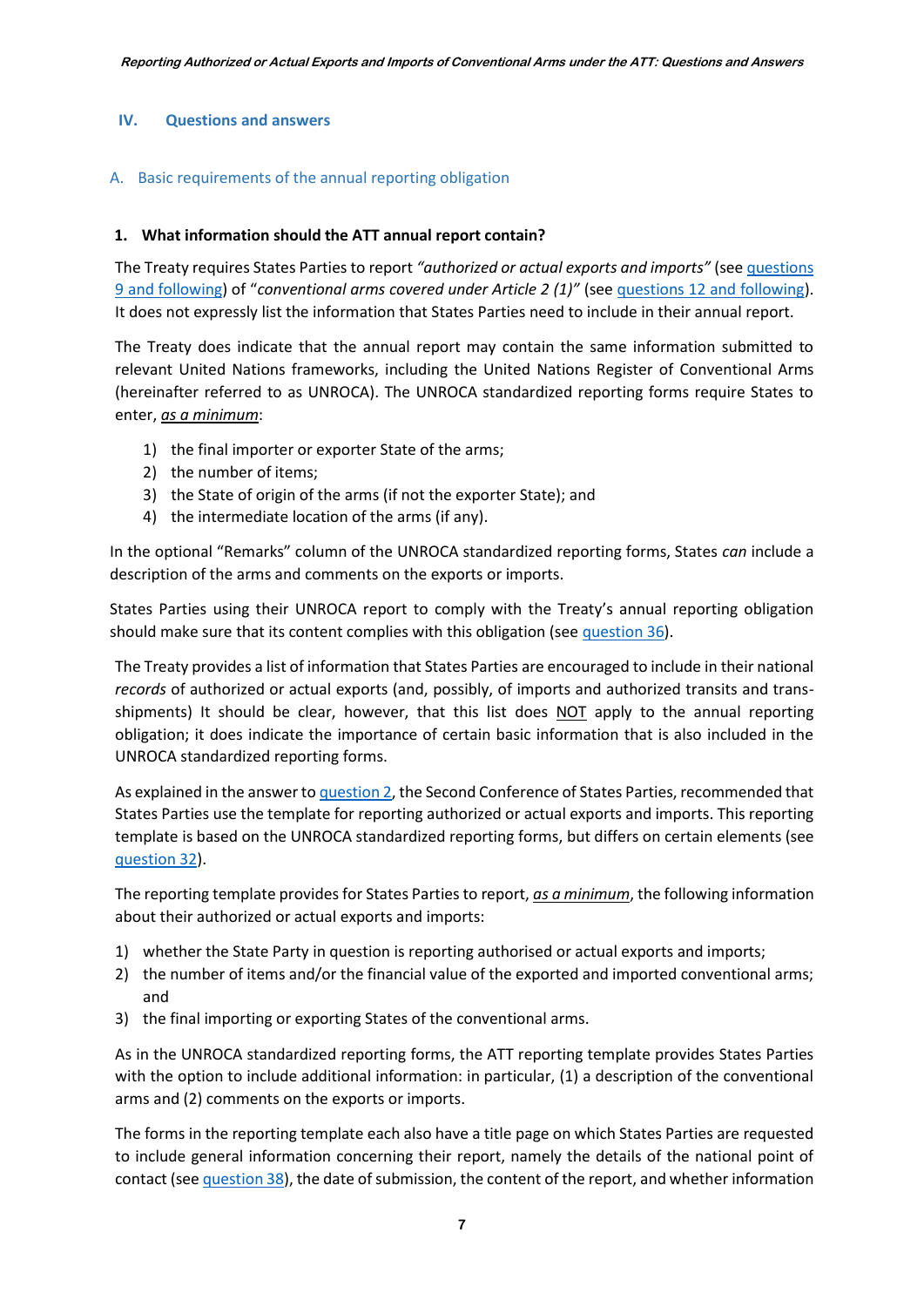has been omitted from the report because it is 'commercially sensitive' or for 'national security' reasons [\(questions 29 to 31\)](#page-18-0).

For further guidance on which information to enter in the report, se[e questions 22 and following.](#page-16-0)

## <span id="page-8-0"></span>**2. How should the ATT annual report be submitted to the Secretariat?**

## *2.1 What delivery options are available?*

The treaty itself does not instruct States Parties how to submit their reports to the Secretariat.

Currently, tThe Secretariat is in the process of developinghas developedOn the ATT website, a webbased reporting functionality – i.e. an online  $\frac{plattorm}{100}$  for the submission of both initial and annual reports is available. This tool is expected to be fully operational foravailable to State Parties for the 2018 annual reporting cycle onwards. In order to submit an annual report online, the representative of the State Party that is submitting the report must have [individual] access to the restricted area of the website. Information on how to obtain access to the restricted area of the website is available on the ATT website itself:<https://www.thearmstradetreaty.org/registration-to-portal.html> or can be obtained from the ATT Secretariat by emailing: [info@thearmstradetreaty.org](mailto:info@thearmstradetreaty.org)

Alternatively, For the 2017 annual reporting cycle, States Parties need tomay submit their annual reports to the Secretariat by e-mail to [info@thearmstradetreaty.org,](mailto:info@thearmstradetreaty.org) or, if a higher degree of confidentiality is required, by hand through their Missions in Geneva (see further [questions 37 and](#page-21-1)  [following\)](#page-21-1). This method will also remains available to States Parties even after the introduction of the web-based reporting functionalityonline reporting tool.

In summary, States Parties may submit their annual reports in one of three ways: 1) via the online reporting tool on the ATT website; 2) via an email to info@thearmstradetreaty.org; or 3) by handdelivery to the ATT Secretariat offices.

### *2.2 What format should the annual report be in?*

To facilitate compliance with the annual reporting obligation, during the Second Conference of States Parties, States Parties endorsed and recommended a reporting template that States Parties can use to prepare and submit their report. This reporting template is available on the ATT website in English, French, and Spanish. The template has beenIt will be integrated into the web-basedonline reporting functionality tool and is available in English, French or Spanish. For further guidance on the reporting template, see [question 34](#page-20-0) and other questions throughout this document.

Alternatively, as the Treaty provides that the report may contain the same information submitted by the State Party to the UNROCA, States Parties can submit their UNROCA report to the Secretariat *if* its content complies with the annual reporting obligation of the Treaty. For further guidance on this, see questions [1,](#page-7-1) [32](#page-18-3) and [36,](#page-20-2) notably as regards small arms and light weapons.

Lastly, States Parties can opt to submit a custom-made national report, or a report on conventional arms exports and imports that they submit to a regional organization. Its content will however need to comply with the annual reporting obligation of the Treaty.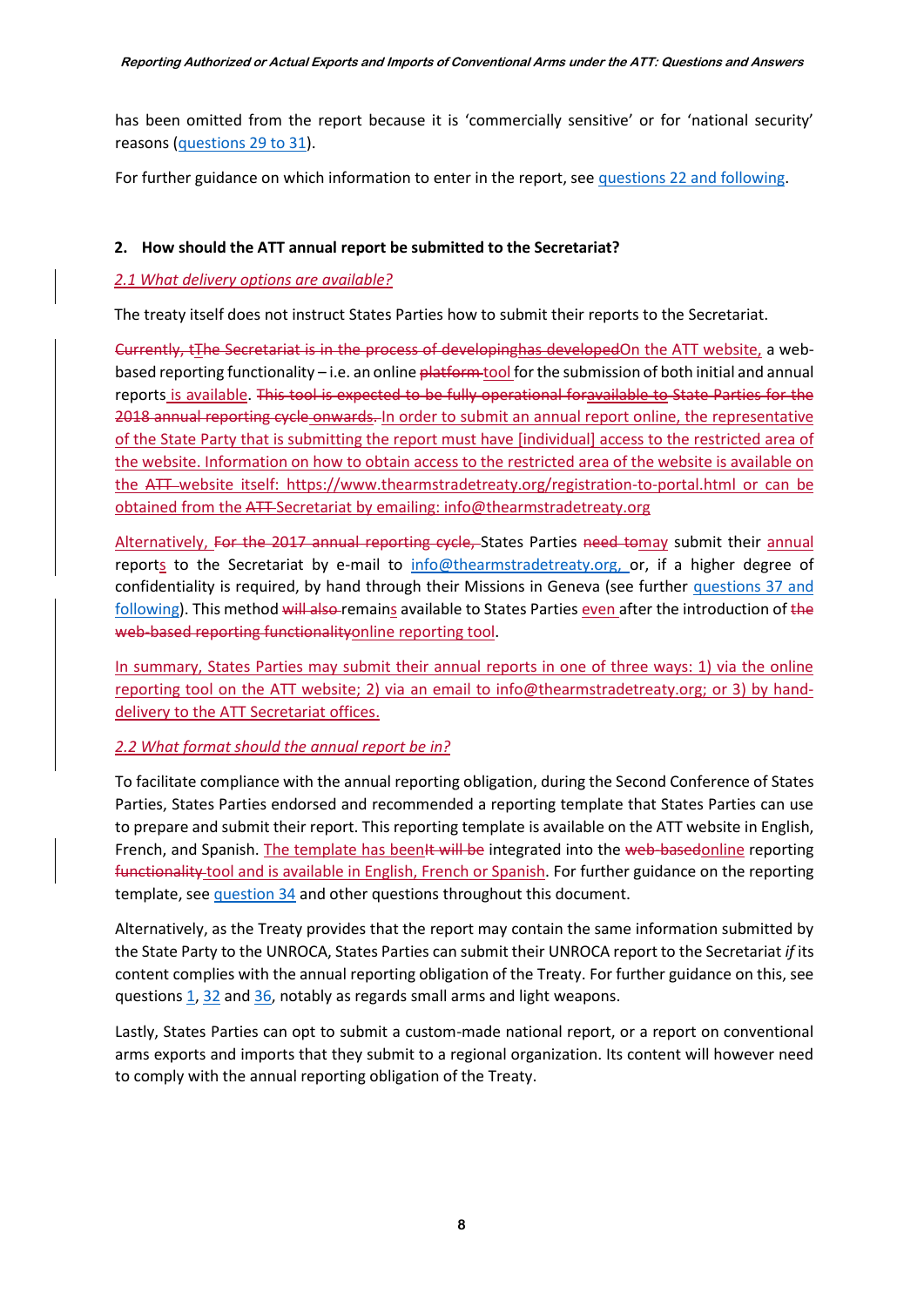### <span id="page-9-1"></span>**3. When should the ATT annual report be submitted to the Secretariat?**

The Treaty provides that each State Party shall submit its report to the Secretariat on an annual basis by 31 May. The report should include information on the authorized or actual exports and imports during the previous calendar year (e.g. the report submitted to the Secretariat by 31 May 2017 will contain information on authorized or actual exports and imports that took place during the period 1 January to 31 December 2016.

<span id="page-9-0"></span>For further guidance on the procedure and the formalities of the annual reporting obligation, see [questions 37 and following.](#page-21-1)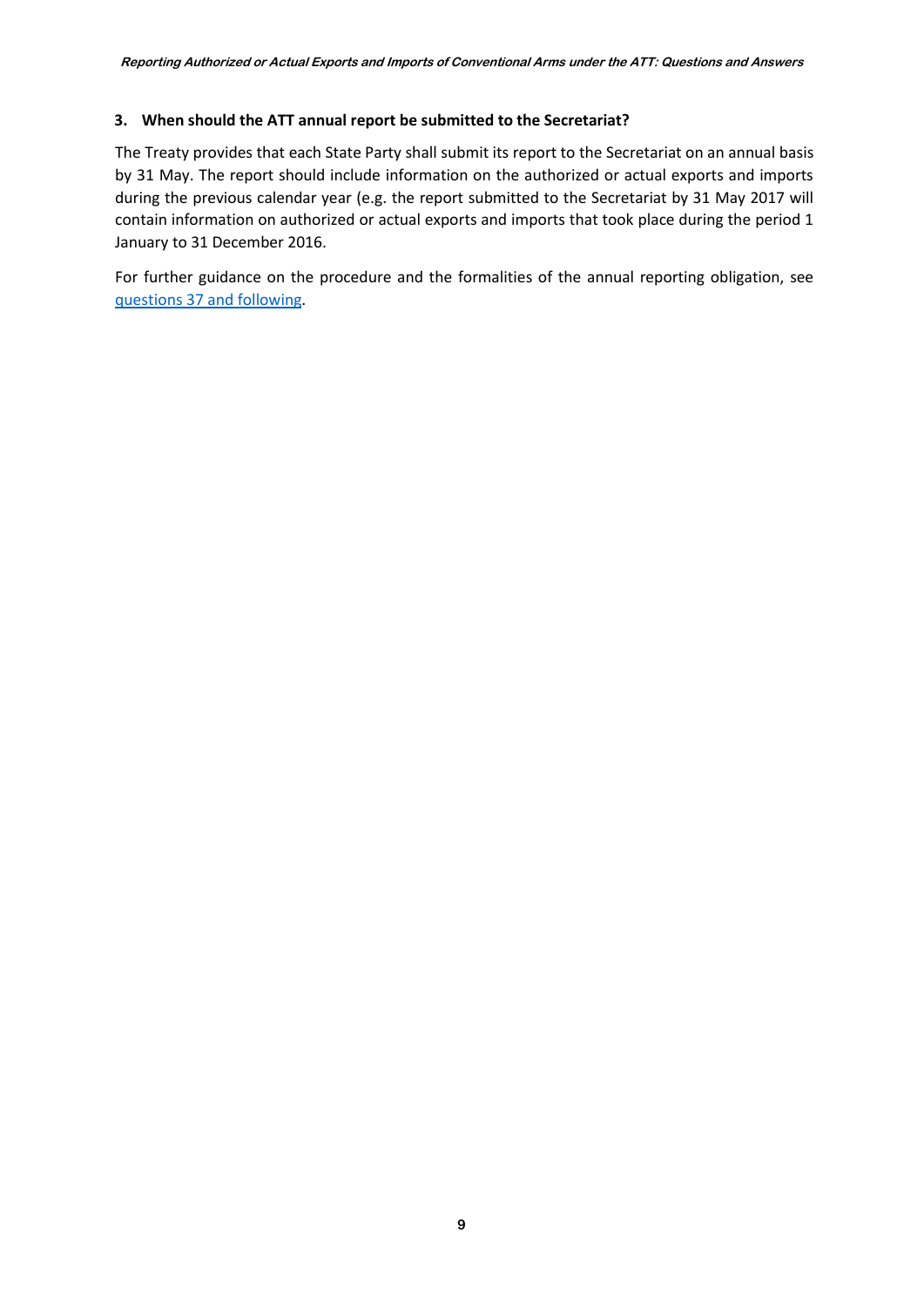### B. Scope of the annual reporting obligation

### <span id="page-10-0"></span>*i. "authorized or actual exports and imports"*

## <span id="page-10-1"></span>**4. Article 13 (3) mentions exports and imports. Should States Parties also report on other transfers covered under Article 2 (2)?**

No. The annual reporting obligation only applies to exports and imports. So States Parties do not need to include information about transit, trans-shipment and brokering in their annual report.

#### <span id="page-10-2"></span>**5. What is the definition of an export / import?**

The treaty does not include a definition of "export" or import". States Parties that use the ATT reporting template for their annual report are asked to indicate their definition of the term "export" and "import" via a series of checkbox options, which include:

- 1) "physical transfer of items across a national border";
- 2) "transfer of title" and "transfer of control"; and
- 3) "other".

The three concrete options reflect the UNROCA practice that *"international arms transfers involve, in addition to the physical movement of equipment into or from national territory, the transfer of title to and control over the equipment"* (which is also included in Protocol II, as amended, of the Convention on Certain Conventional Weapons).

States Parties may naturally apply their general definitions of exports and imports in accordance with their customs legislation. The Glossary of International Customs Terms of the World Customs Organization (WCO), for example, defines exportation as *"the act of taking out or causing to be taken out any goods from the Customs territory"* and importation as *"the act of bringing or causing any goods to be brought into a Customs territory"*.

#### <span id="page-10-3"></span>**6. Must gifts, loans and leases and other non-monetary transactions be reported?**

If gifts, loans and leases, and other non-monetary transactions are covered by a State Party's definition of export or import, they should be reported. In particular, transactions such as gifts and financial leases should be considered for reporting, as these transactions normally involve both a physical transfer and a transfer of title or control (see als[o question 5\)](#page-10-2).

More generally, the Treaty text could be read to cover some movements without transfer of title and control and even those free of charge. The Treaty explicitly exempts from its application *"the international movement of conventional arms by, or on behalf of, a State Party for its use provided that the conventional arms remain under that State Party's ownership"*. If such movements did not fall within the intended scope of "exports", there would have been no need to include an explicit exemption.

Liechtenstein, New Zealand and Switzerland attached an interpretative declaration to their ratifications of the Treaty, which reads as follows:

*"It is [our] understanding […] that the terms "export", "import", "transit", "transshipment" and "brokering" in Article 2, paragraph 2, include, in the light of the object and purpose of this Treaty and*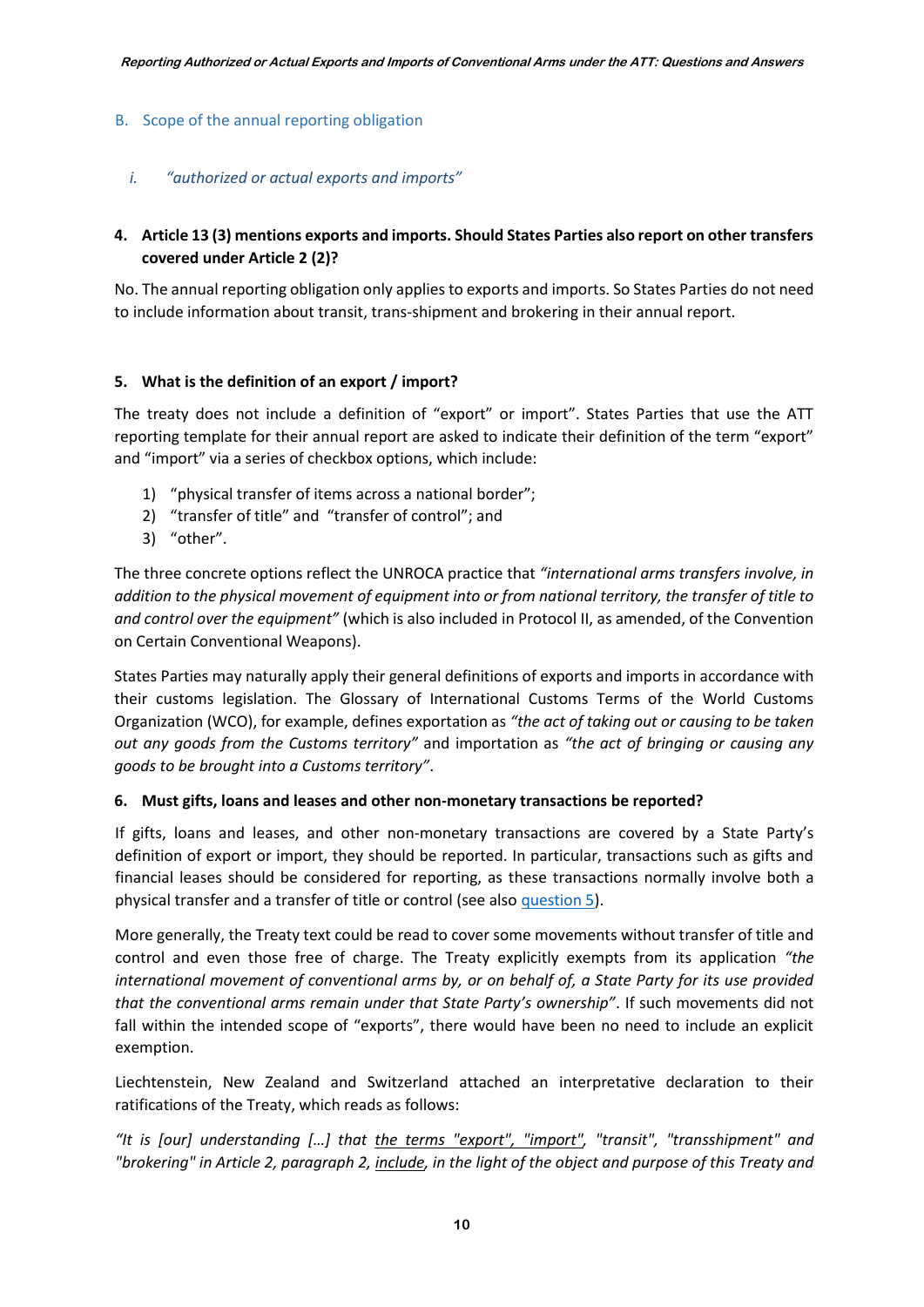*in accordance with their ordinary meaning, monetary or non-monetary transactions, such as gifts, loans and leases, and that therefore these activities fall within the scope of this Treaty."*

#### <span id="page-11-0"></span>**7. Must temporary exports and imports be reported?**

Temporary exports and imports imply that items are only exported or imported for a certain amount of time and intended to be subsequently returned to the same owner. The Treaty itself does not exclude such exports and imports from its scope, but States Parties need to make their own determination depending on their definitions of export and import (se[e question 5\)](#page-10-2).

### <span id="page-11-1"></span>**8. Must exports and imports by private persons and companies and/or exports and imports by State actors be reported?**

The Treaty does not include a general exemption for certain categories of recipients or end-users. States Parties therefore need to report exports and imports regardless of the nature of the exporter or the importer, i.e. whether it is a private actor or a State actor such as the armed forces. This also includes government-to-government transfers.

Article 2 (3) of the Treaty does exempt one specific type of movement by (or on behalf of) a State Party from its definition of transfer, i.e. when conventional arms are moved by (or on behalf of) a State Party for its own use, provided that the conventional arms remain under that State Party's ownership. This concerns movements of conventional arms already owned by the State Party.

Concerning potential commercial sensitivity or national security issues, see [questions 29 to 31.](#page-18-0)

### <span id="page-11-2"></span>**9. What are authorized exports and imports?**

Authorized exports and imports imply that (the competent authorities of) the State Party in question in some way permitted the export or import to take place. This generally happens in the form of an export or import licence.

An authorization or licence does not *oblige* the importer or exporter to actually conduct the export or import in question, the conventional arms which are the object of the authorization might subsequently not (all) be physically moved from or into the national territory of the State Party during the same reporting period, and this might even never take place. Likewise, the title to and control over the conventional arms might not be transferred during the same reporting period, or might never be transferred.

It should be noted that as a consequence, if State Party A (the exporting State Party) reports authorized exports and State Party B (the importing State Party) reports actual imports, their respective reports on exports and imports in a given reporting period might not (fully) correspond (see als[o question 11\)](#page-12-1).

#### <span id="page-11-3"></span>**10. What are actual exports and imports?**

Actual exports and imports are those that have effectively taken place. Depending on the definitions of export and import of the State Party in question, this entails that the arms have been actually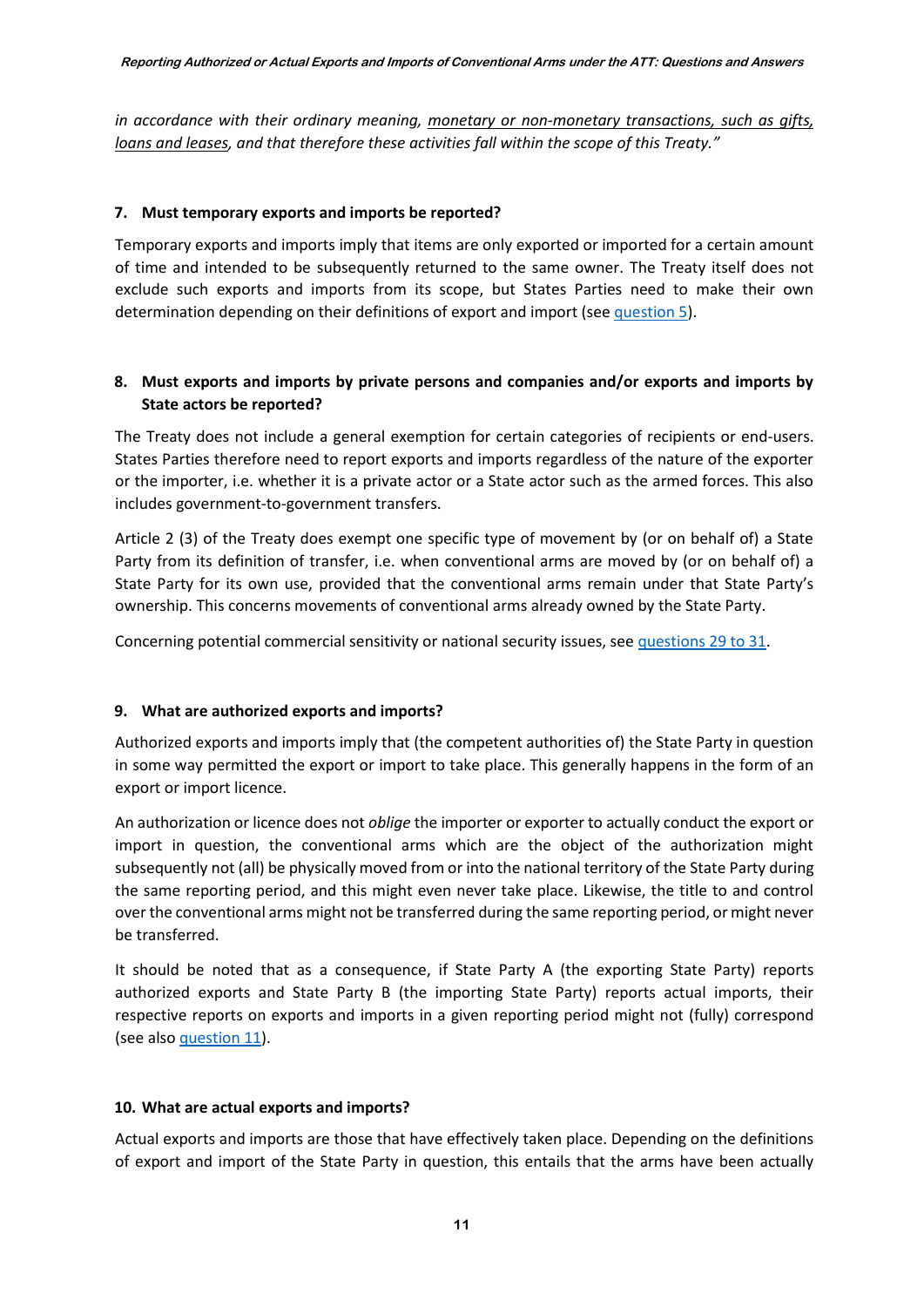physically transferred across the national border and/or the title and control over the arms has been actually transferred.

## <span id="page-12-1"></span>**11. Do States Parties need to report both authorized exports/imports and actual exports/imports?**

The Treaty requires States Parties to report authorized OR actual exports and imports. States Parties can therefore choose to report either authorized exports and imports or actual exports and imports. As indicated in the "Explanatory notes" of the ATT reporting template, they can make this choice for their report as a whole or per category of conventional arms. For reasons of transparency, it is advisable that States Parties clearly indicate in their report which approach they are using. For reasons of consistency and continuity, it is of course desirable that States Parties' choices in this respect, once made, remain stable over time.

A State Party wishing to report both authorized and actual exports and imports may of course do so. Both sets of information are useful, as the information about authorized exports and imports demonstrates what a State Party has *permitted* to take place, while information about actual exports and imports demonstrates what has *actually* taken place. For States Parties that use the ATT reporting template for their annual report, this would entail submitting two tables, one for authorised exports and imports and another for actual exports and imports.

In certain cases, a State Party might have to report *actual* exports and imports because it does not have information about authorized exports and imports of all conventional arms or of certain categories of conventional arms. Concerning imports, this could be the case if the State Party in question does not require an import authorization for (certain categories of) conventional arms. Concerning both exports and imports, this might also be the case if the State Party in question applies a system of open or general licences, where at the time of authorization the number of items and the financial value are undetermined.

## <span id="page-12-0"></span>*ii. "conventional arms covered under Article 2 (1)"*

## <span id="page-12-2"></span>**12. Article 13 (3) mentions conventional arms covered under Article 2 (1). What should be reported under categories (a-g)?**

The conventional arms listed in categories (a-g) are the following:

- (a) Battle tanks;
- (b) Armoured combat vehicles;
- (c) Large-calibre artillery systems;
- (d) Combat aircraft;
- (e) Attack helicopters;
- (f) Warships;
- (g) Missiles and missile launchers.

The treaty does not provide definitions for these categories. It does require in Article 5 (3), however, that national definitions shall not cover less than the descriptions used in the UNROCA at the time of entry into force of the Treaty (i.e. 24 December 2014). The descriptions used in the UNODA Standardized Reporting Forms for the UNROCA are included i[n Annex 1 of this document.](#page-24-0)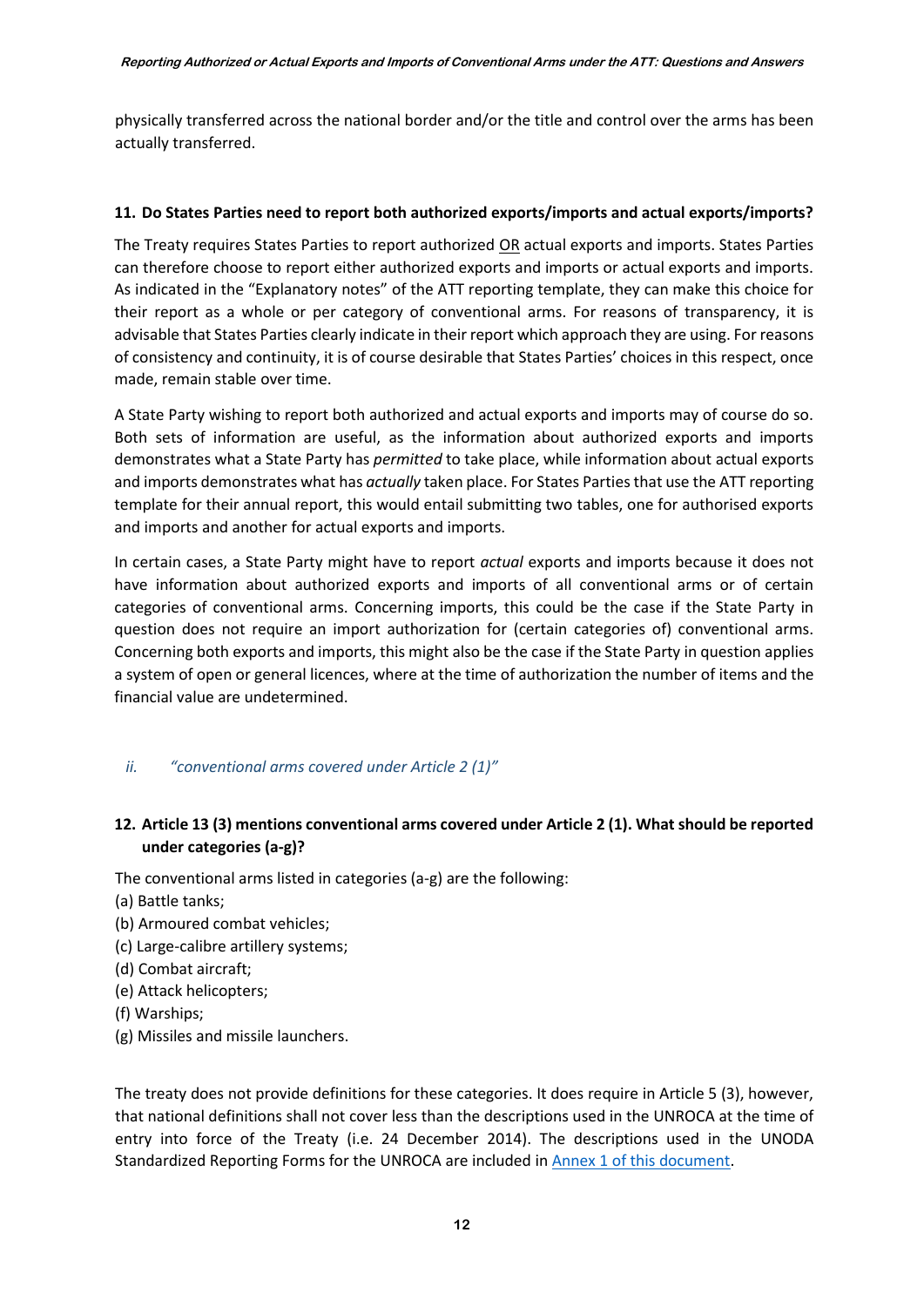Therefore, States Parties have two choices. First, a State Party can use the UNROCA category descriptions. Second, a State Party can use national definitions that at least cover all elements contained in the UNROCA category descriptions. This means that States Parties can use broader national definitions, but not narrower definitions.

For States Parties that use the ATT reporting template for their annual report, the template contains an Annex 2 that allows States Parties to include more specific information about specific (diverging or more detailed) national definitions of these categories (a-g). These specific national definitions included in Annex 2 should reflect those included in the State Party's national control list for these categories (a-g).

Many relevant sources are available for use when formulating such national definitions, but also to establish whether certain items fall within one of these categories and within which exact category an item would need to be reported. A non-exhaustive list of such sources is included in [Annex 2 of this](#page-26-0)  [document.](#page-26-0)

## <span id="page-13-0"></span>**13. Category (h) of Article 2 (1) deals with small arms and light weapons. What should be reported under this category?**

The treaty does not provide a definition of small arms and light weapons (also referred to as SALW). It does require in Article 5 (3) that national definitions of small arms and light weapons should not cover less than the descriptions used in relevant United Nations instruments at the time of entry into force of the Treaty (i.e. 24 December 2014). The relevant instruments are not listed in the Treaty. Relevant UN instruments could be:

- 1) the International Instrument to Enable States to Identify and Trace, in a Timely and Reliable Manner, Illicit Small Arms and Light Weapons (hereinafter referred to as International Tracing Instrument); and
- 2) UNROCA's 2014 reporting template for SALW as additional information.

The descriptions of small arms and light weapons in these instruments are included in [Annex 3 of this](#page-27-1)  [document.](#page-27-1)

For States Parties that use the ATT reporting template for their annual report, the template contains the subcategories of small arms and light weapons that are included in the UNROCA standardized reporting form for the reporting on transfers of small arms and light weapons. The ATT reporting template also provides the option for States Parties to report on small arms and light weapons as aggregate categories. The template makes clear that other UN descriptions can be used.

## <span id="page-13-1"></span>**14. Should small arms and light weapons that are not made or modified to military specifications be reported?**

Nor Article 2 (1) (h) itself, nor the relevant UN instruments mentioned in the answer to question 13, the International Tracing Instrument in particular, explicitly differentiate between conventional arms that are made or modified to military specifications and arms that are made or modified to civilian specification in its definition of small arms and light weapons. Therefore States Parties must make their own determination.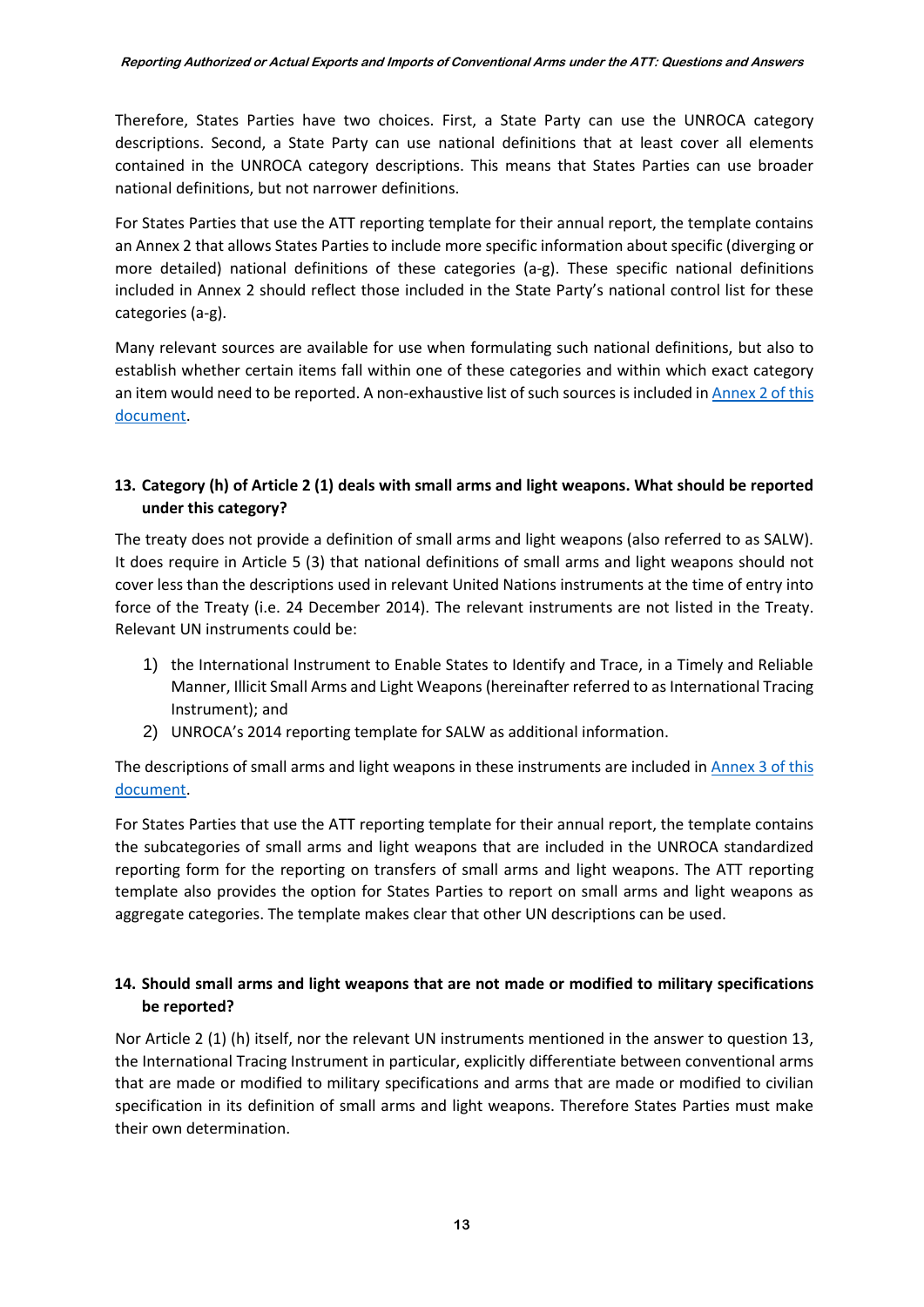## <span id="page-14-0"></span>**15. Should States Parties report on conventional arms other than those covered under Article 2 (1)?**

The annual reporting *obligation* in Article 13 (3) clearly applies only to conventional arms covered under Article 2 (1).

However, in Article 5 (3) of the Treaty, States Parties are *encouraged* to apply the provisions of the Treaty to the broadest range of conventional arms. This also applies to the provision on annual reporting. States Parties are thus *encouraged* to include in their annual report information about authorized or actual exports and imports of conventional arms other than those covered under Article 2 (1). In that sense, States Parties could consider including information concerning *all conventional arms in their national control list*, but are not required to do so.

For States Parties that use the ATT reporting template for their annual report, the template contains a section on "Voluntary National Categories" that allows States Parties to report information about authorized or actual exports and imports of conventional arms other than those covered under Article  $2(1).$ 

## <span id="page-14-1"></span>**16. Article 13 (3) does not refer to ammunition/munitions and parts and components, mentioned in Articles 3 and 4 of the Treaty respectively. Should authorized or actual exports and imports of these items be reported?**

As explained in the answer to [question 15,](#page-14-0) the reporting *obligation* in Article 13 (3) only applies to conventional arms covered under Article 2 (1), but States Parties are *encouraged* to include in their annual report information about authorized or actual exports and imports of other conventional arms. In that sense, States Parties could also consider including information concerning ammunition/munitions and parts and components, but are not required to do so.

In this respect, it should also be clear that ammunition/munitions and parts and components are not included in the category of small arms and light weapons.

## <span id="page-14-2"></span>**17. Conventional arms are sometimes exported/imported complete but in disassembled parts and components (known as "kits"). Should authorized or actual exports and imports of these items be reported?**

As explained in the answer to [question 15,](#page-14-0) the Treaty provides no *obligation* and only an *encouragement* to include information concerning parts and components in the annual report. States Parties must therefore make their own determination.

Bearing in mind the object and purpose of the Treaty, States Parties could nonetheless consider reporting exports and imports of *complete* conventional arms covered under Article 2 (1) that are exported/imported in disassembled parts and components.

States Parties that use the ATT reporting template for their annual report can indicate in the column "Comments on the transfer" (under the heading "Remarks") that they are reporting complete, but disassembled conventional arms. Of course, this is voluntary information.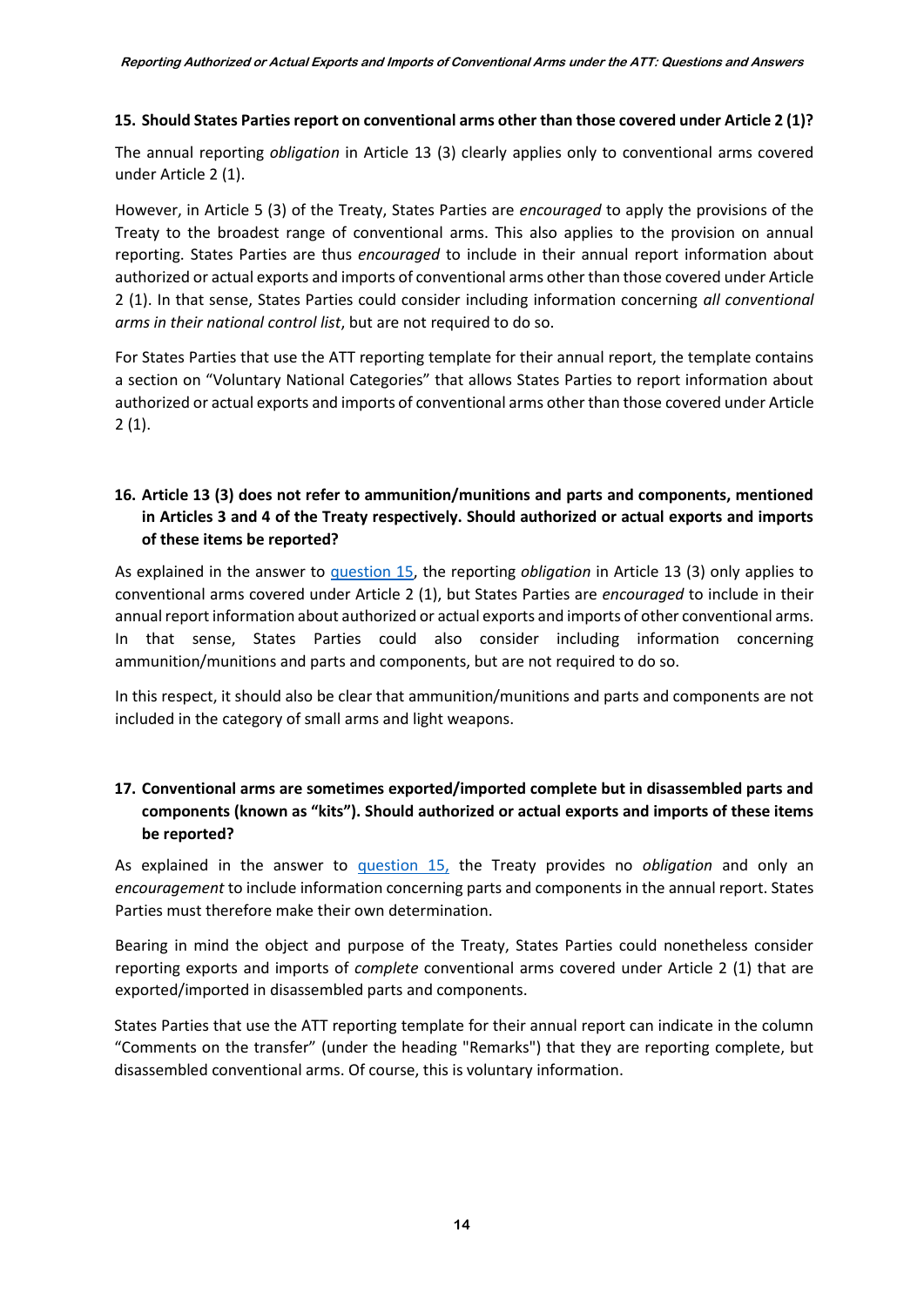#### <span id="page-15-1"></span>**18. Should exports and imports of second-hand arms and surplus arms be reported?**

Yes. As the Treaty does not distinguish between new, second-hand or surplus arms, States Parties should report authorized or actual exports and imports regardless of whether the arms in question are new, second-hand, or surplus.

#### <span id="page-15-2"></span>**19. How should items exported by a State other than the State of origin be reported?**

States Parties should report such exports as normal exports, but clarify that the arms originate from another State. Both the UNROCA standardized reporting form and the ATT reporting template endorsed and recommended for use during the Second Conference of States Parties contain a dedicated column to report this information.

### <span id="page-15-3"></span>**20. How should the transfers of items to an intermediate location be reported?**

If, for example, a State Party exports air-to-air missiles to State A for installation on combat aircraft to be exported to State B, the State Party in question should report the export of missiles to State B and clarify in its report that State A is the intermediate location. Both the UNROCA standardized reporting form and the ATT reporting template contain a dedicated column to report this information.

## <span id="page-15-4"></span>**21. Which State should report the export of a conventional arm which was co-produced by two or more countries?**

<span id="page-15-0"></span>The export should be reported by the final exporting State of the complete conventional arm. States Parties that use ATT the reporting template for their annual report can indicate in the column "Comments on the transfer" (under the heading "Remarks") that they are reporting co-produced conventional arms. Of course, this is voluntary information.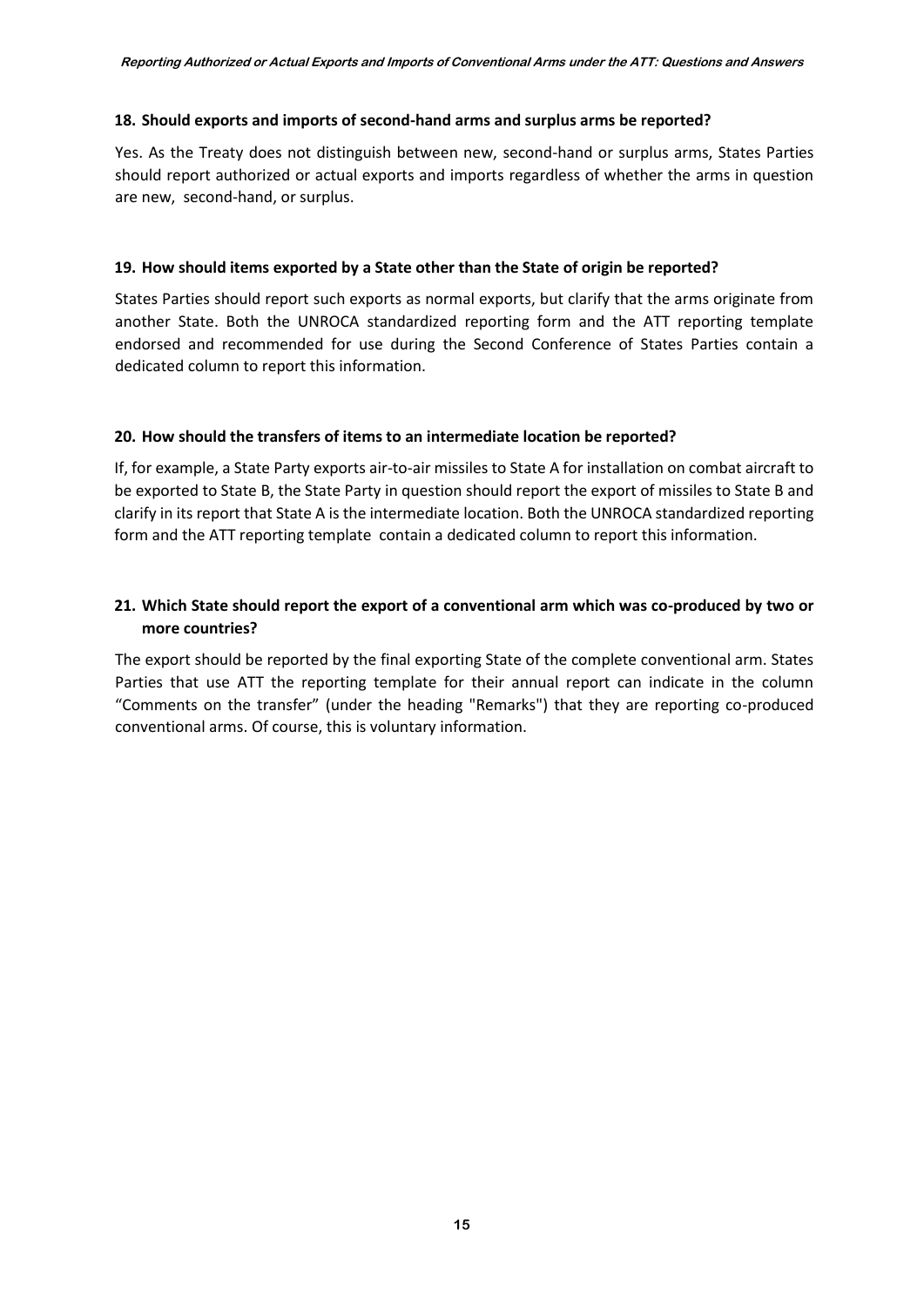## C. Information to be reported

**.** 

## <span id="page-16-0"></span>**22. Which information about their authorized or actual exports and imports do States Parties need to include in their report** *as a minimum***?**

As explained in the answer to [question 1,](#page-7-1) the Treaty does not expressly list the information that States Parties need to include in their annual report, but some guidance is given by the Treaty's reference to *"information submitted by the State Party to relevant United Nations frameworks, including the United Nations Register of Conventional Arms"*.

In that respect, the ATT reporting template takes as its starting point the information contained in the UNROCA standardized reporting forms, and includes as core information the following data:

- 1) the number of items or the financial value of the exported and imported conventional arms<sup>1</sup>; and
- 2) the final importing or exporting States of the conventional arms.

This represents a common understanding  $-$  not a Treaty obligation  $-$  of what information States Parties should include *as a minimum* when they report their authorized or actual exports and imports (or both, se[e question 11\)](#page-12-1).

States Parties should consider providing this information broken down by category of conventional arms on which they are reporting, as well as by country of origin or destination (see [question 23\)](#page-16-1).

It should be noted that the option of reporting financial value is not included in the UNROCA standardized reporting forms (see questions [24](#page-16-2) and [32\)](#page-18-3). It was introduced in the ATT reporting template in light of the more binding nature of the ATT's reporting requirement, in order to provide States Parties with an alternative means of protecting sensitive information, as opposed to simply withholding it.

#### <span id="page-16-1"></span>**23. Do States Parties need to break down the information about exports and imports per country?**

The Treaty does not specify this, but in line with the UNROCA practice and taking into account the Treaty's purpose in Article 1 of promoting transparency, States Parties are strongly encouraged to break down the relevant data per country to or from which exports and imports were authorized or effected.

## <span id="page-16-2"></span>**24. Do States Parties need to report both the number of items and the financial value of the authorized or actual exports and imports?**

As the Treaty does not specify this, it is for States Parties to decide whether to include the number of items or the financial value.

The ATT reporting template, gives States Parties the option to provide information the volume of exports and imports expressed either as the number of items or as a financial value. This differs from the approach in the UNROCA, which only requests UN Member States to provide information on the number of items of conventional arms that were exported and imported (se[e question 32\)](#page-18-3). The option

<sup>1</sup> If a State Party opts to report the financial value of the authorized or actual exports and imports, it should indicate which currency is used.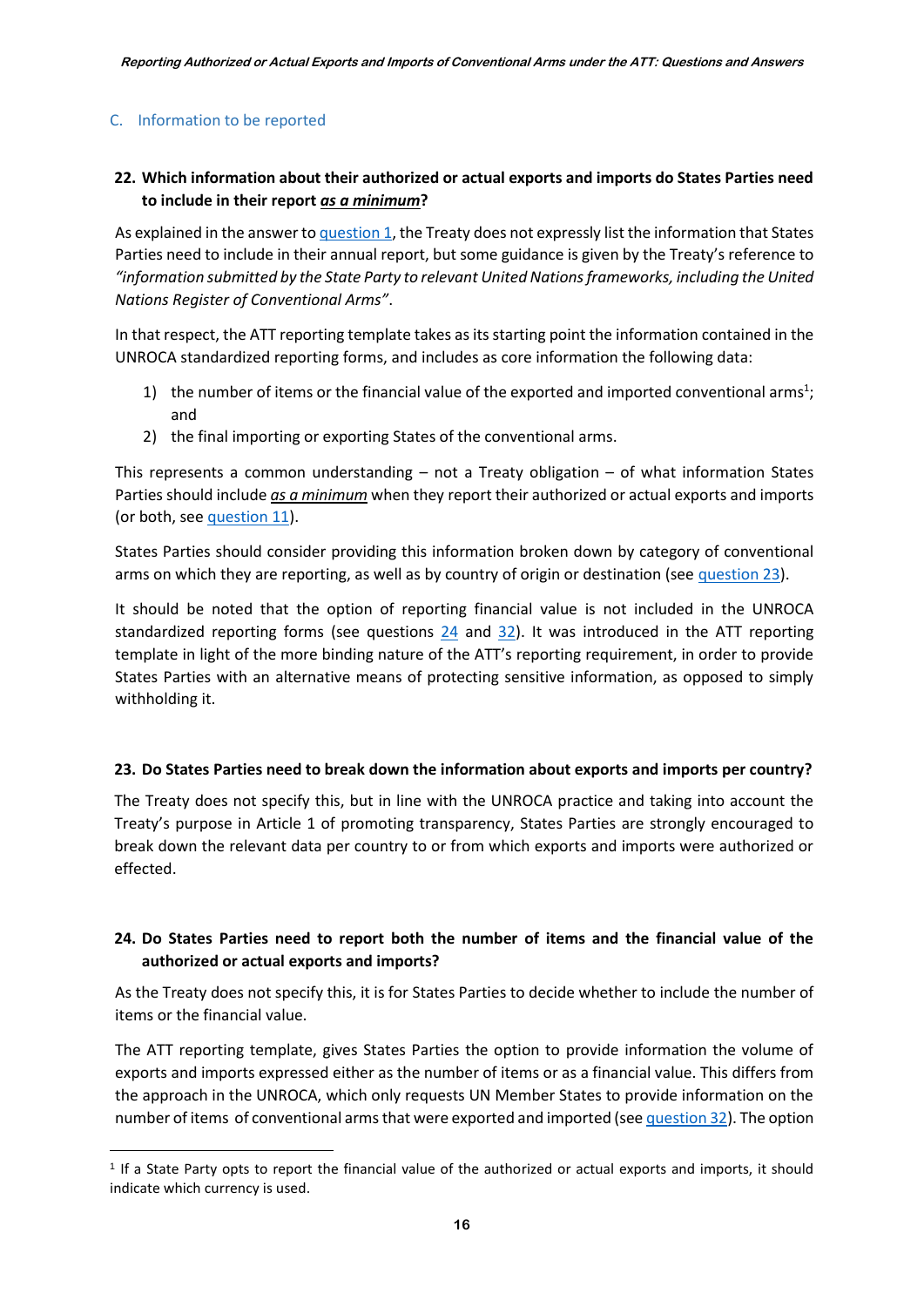of reporting financial value was introduced in order to provide States Parties with an alternative means of protecting sensitive information, as opposed to simply withholding it.

As indicated in the "Explanatory notes" of the ATT reporting template, States Parties can choose to provide information on either the number of items or the financial value for every category in their report as a whole or use number of items for some categories and financial value for others. For reasons of consistency and continuity, it is desirable that States Parties' choices in this respect, once made, remain stable over time.

A State Party may report on both the number of items and the financial value if it wishes to do so.

## <span id="page-17-0"></span>**25. Do States Parties need to include details on the designation, model or type of the arms?**

The Treaty does not require States Parties to include details on the designation, model or type of the arms.

In line with the UNROCA practice, the ATT reporting template contains a column titled "Description of item", under the heading "Remarks". States Parties may use this column to describe the conventional arms that are exported or imported by entering the designation, type, model or any other information considered relevant. This information is voluntary.

## <span id="page-17-1"></span>**26. Do States Parties need to include details on the consignees and end-users of the arms?**

The Treaty does not require States Parties to include details on the consignees and end-users of the arms.

In line with UNROCA practice, the ATT reporting template contains a column titled "Comments on the transfer", under the heading "Remarks". States Parties may use this column to explain or clarify the nature of the consignee(s) and end-user(s) of the arms. This information is voluntary.

## <span id="page-17-2"></span>**27. Concerning small arms and light weapons, do States Parties need to report data such as calibres and serial numbers?**

The Treaty does not require States Parties to include data on individual conventional arms in their report, including small arms and light weapons.

In some cases, it could be relevant to exchange such information among the importing, transit, transshipment and exporting States Parties involved in a certain transfer, particularly to mitigate the risk of diversion. However, this goes beyond the annual reporting obligation contained in Article 13 (3) of the Treaty.

## <span id="page-17-3"></span>**28. Do States Parties need to include the nature of export and imports in their report?**

The Treaty does not require States Parties to include details on the nature of exports and imports.

In line with UNROCA practice, the ATT reporting template contains a column titled "Comments on the transfer", under the heading "Remarks". States Parties may use this column to explain or clarify the nature of the transfer - for instance, if it is temporary (e.g. for exhibitions or repairs), or if it is industrial in nature (e.g. intended for integration into a larger system). This information is voluntary .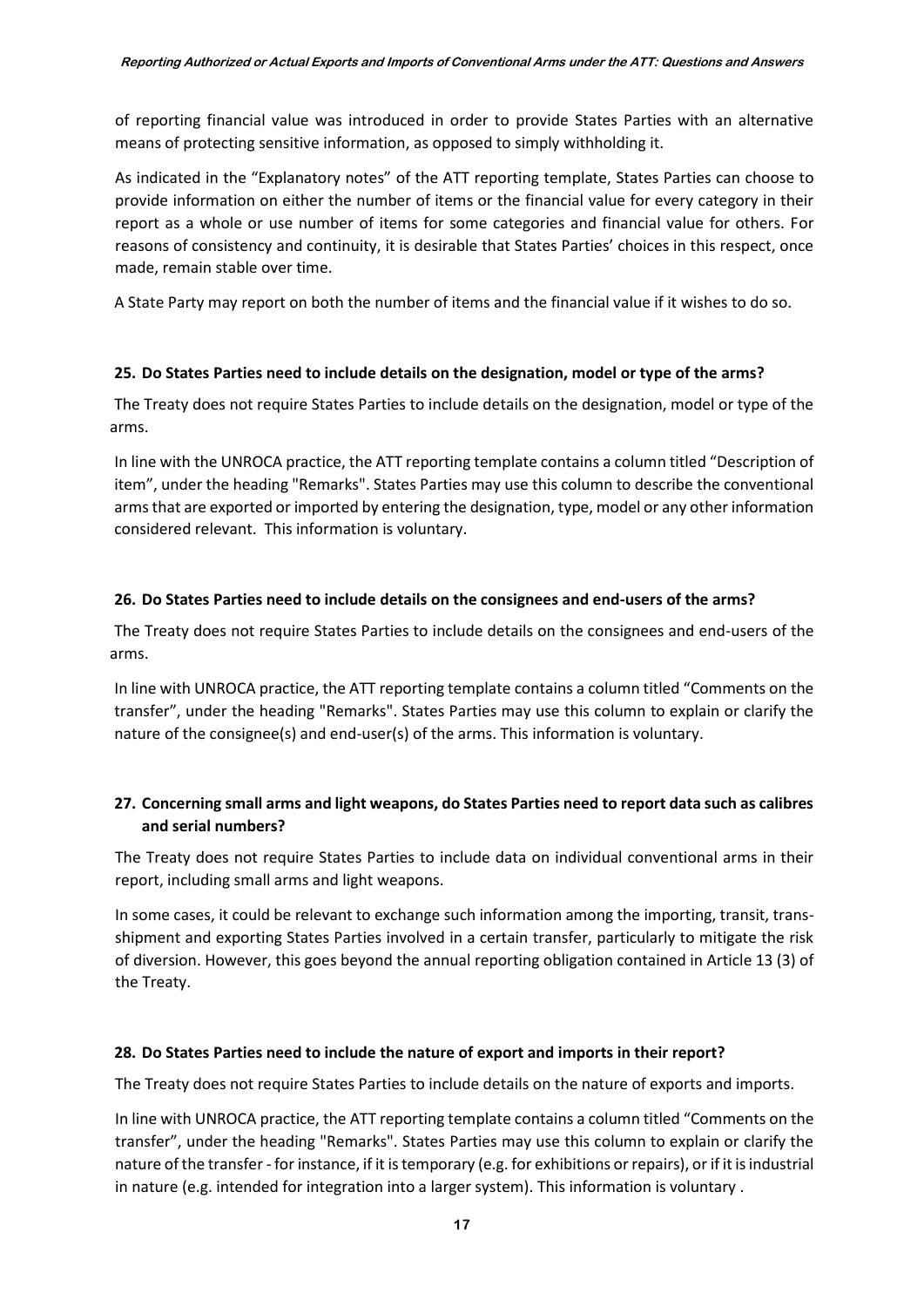## <span id="page-18-0"></span>**29. Can States Parties exclude commercially sensitive or national security information from their report?**

Yes, Article 13 (3) expressly allows States Parties to exclude commercially sensitive or national security information from their report. However, this exception should be read in line with the Treaty purpose in Article 1 of promoting transparency. In this light, blanket omissions would not seem appropriate.

For States Parties that use the ATT reporting template for their annual report, the choice is available between providing the number of items or financial value of the exported/imported items. This is in order to alleviate concerns regarding commercial sensitivities and national security.

## <span id="page-18-1"></span>**30. Do States Parties need to indicate that commercially sensitive or national security information is excluded from their report?**

The Treaty does not provide guidance regarding the omission of information on the grounds that it is commercially sensitive or has national security implications. However, States Parties that use the ATT reporting template for their annual report are asked to indicate voluntarily whether any commercially sensitive and/or national security information has been withheld.

This disclosure is useful to avoid unnecessary questions regarding discrepancies between national reports.

## <span id="page-18-2"></span>**31. Are there criteria to determine whether information is commercially sensitive or concerns national security?**

No, The Treaty does not provide any criteria. It is at the discretion of States Parties to determine whether certain information is commercially sensitive or may affect national security. However, in exercising their discretion, States Parties should take into account the Treaty's purpose in Article 1 of promoting transparency. States Parties should therefore assess on a case-by-case basis whether or not an omission is in the public interest.

## <span id="page-18-3"></span>**32. Do the UNROCA standardized reporting forms and the ATT reporting template request States to provide the same information?**

No. While the ATT reporting template is based on the UNROCA standardized reporting forms, it differs on certain elements:

- 1) in accordance with the Treaty, the ATT reporting template allows States Parties to report either authorized or actual exports and imports. The UNROCA requests States to report on actual exports and imports only (see [questions 9 and following\)](#page-11-2);
- 2) in accordance with the Treaty, the ATT reporting template includes small arms and light weapons as a mandatory category. At the time of entry into force of the ATT, the UNROCA only invited States to provide information about exports and imports of small arms and light weapons in their report as part of additional background information, on the basis of a separate reporting form (see also [question 36\)](#page-20-2);
- 3) unlike the UNROCA, and in accordance with the Treaty, the ATT reporting template contains a section on "Voluntary National Categories". This is to permit States Parties to include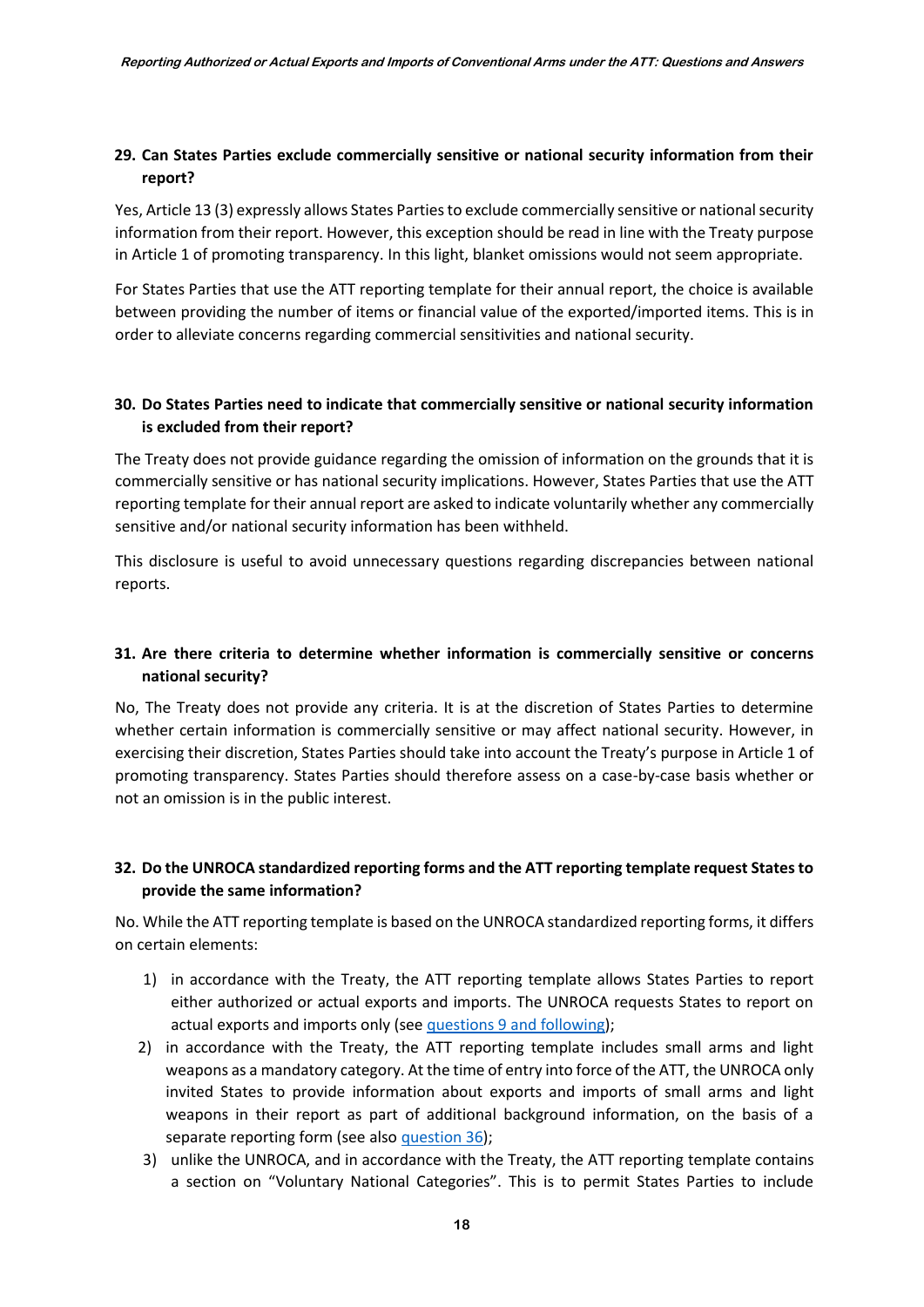information about authorized or actual exports and imports of conventional arms other than those covered under Article 2 (1), as encouraged under Article 5 (3) of the Treaty (see [questions 15 and 16\)](#page-14-0).

4) the ATT reporting template allows States Parties to choose to report the volume of exports and imports as either the number of items or as a the financial value. Under the UNROCA, States are requested to report the number of items (see [question 24\)](#page-16-2).

The ATT reporting template also includes a number of general questions that are not included in the UNROCA standardized reporting forms, i.e.:

- 1) the voluntary question on whether commercially sensitive or national security information is omitted from the report (se[e questions 29 to 31\)](#page-18-0); and
- 2) the mandatory question on whether the export/import reports should be restricted to States Parties or can also be made publicly available (se[e question 41\)](#page-22-1).

## <span id="page-19-1"></span>**33. Do States Parties that have not authorised any exports and/or imports or that have not had any actual exports and/or imports have to report to the ATT Secretariat?**

Yes. States Parties that do not have any authorized or actual exports and/or imports to report should submit a "nil report" to the ATT Secretariat, clearly stating that no exports and/or imports have taken place in any of the categories during the reporting period. Nil reporting is important, because it enables States Parties to demonstrate their compliance with the Treaty's annual reporting obligation even if they have no transfers to report in a given year.

For States Parties that use the ATT reporting template for their annual report, the template contains forms for nil reports for both exports and imports (as does the UNROCA).

<span id="page-19-0"></span>If States Parties do not have any exports and/or imports to report in only *certain categories* of conventional arms, they should indicate this by entering the word "nil" in the appropriate columns of their report.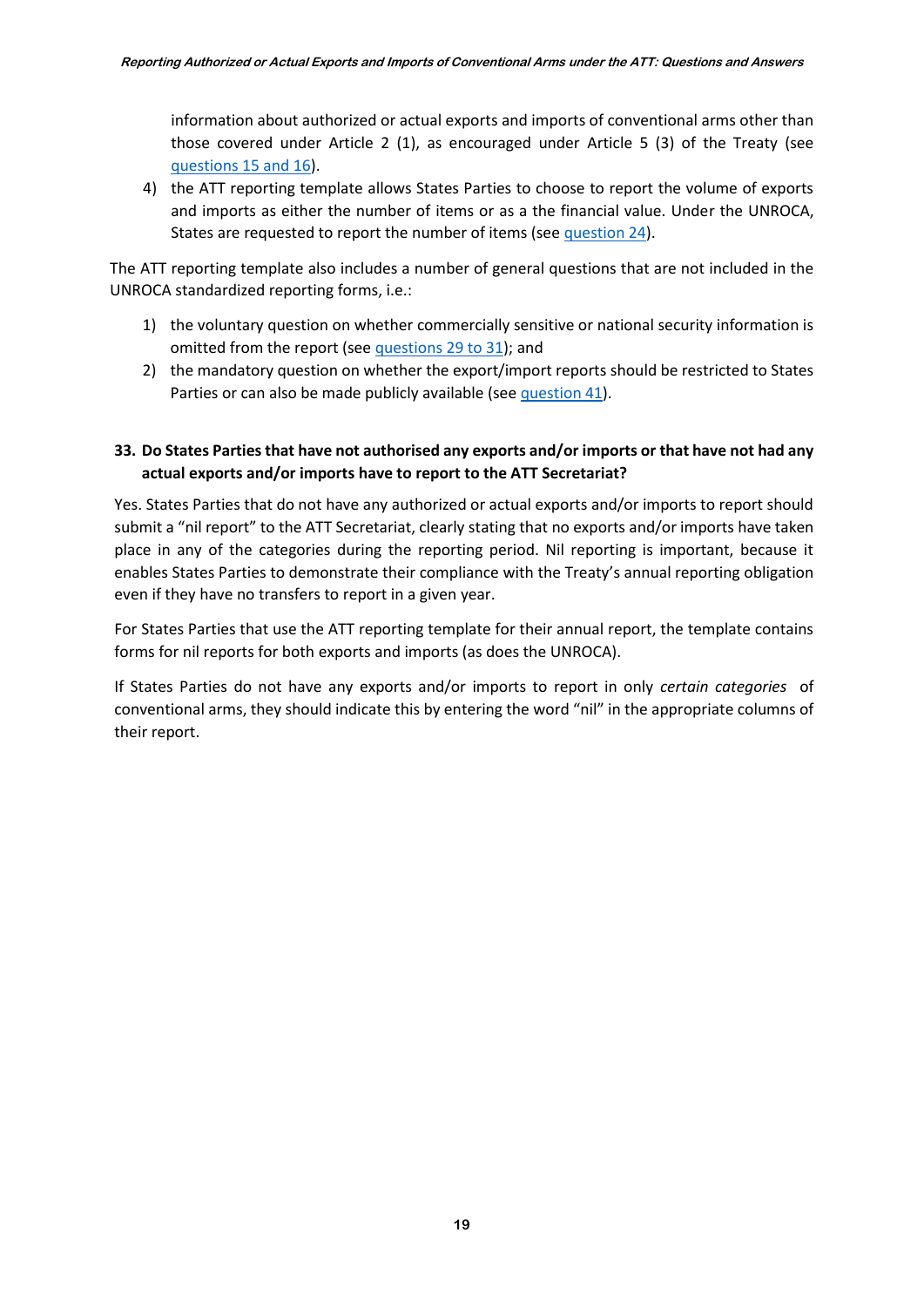### D. Form of the report and utilization of reporting templates

#### <span id="page-20-0"></span>**34. Does the Treaty itself prescribe a standardized reporting form or reporting template?**

The Treaty itself does not prescribe a standardized reporting form or reporting template. However, during the Second Conference of States Parties, States Parties endorsed and recommended a reporting template that States Parties can use to prepare and submit their annual report. This reporting template is available on the ATT website in English, French, and Spanish. The template has been integrated into the web-basedonline reporting functionality tool and is available in English, French or Spanish.

The ATT reporting template contains the following four reporting forms:

- 1) annual report on exports of conventional arms;
- 2) annual report on imports of conventional arms;
- 3) nil report on exports of conventional arms; and
- 4) nil report on imports of conventional arms.

It also includes a title page, explanatory notes, and annexes with the 2014 UNROCA descriptions of seven categories of conventional arms, as well as a table that allows States Parties to include more information about specific (diverging or more detailed) national definitions of these categories.

Further information about the reporting template is included in answers to a number of questions throughout this document.

### <span id="page-20-1"></span>**35. Is it compulsory to use the reporting template that was endorsed during the Second Conference of States Parties ?**

It is not compulsory to use the ATT reporting template, but it used was recommended by the Second Conference of States Parties. In addition However, if States Parties want to submit their annual reports via the online systemreporting tool, they will be required to complete the ATT reporting template, which has been integrated into the online reporting tool.

## <span id="page-20-2"></span>**36. Can States Parties use their submission to the UNROCA to comply with the annual reporting obligation?**

States Parties can use their submission to the UNROCA to comply with the annual reporting obligation, as the Treaty itself provides that the ATT annual report may contain the same information submitted by the State Party to the UNROCA.

States Parties using their UNROCA report should make sure, however, that its content complies with the annual reporting obligation of the Treaty. This concerns in particular the reporting on exports and imports of small arms and light weapons, as the Treaty places a legal obligation on States Parties to report on these. Under the 2014 UNROCA, States were only invited to include additional voluntary information about exports and imports of small arms and light weapons in their report (see also [question 32\)](#page-18-3).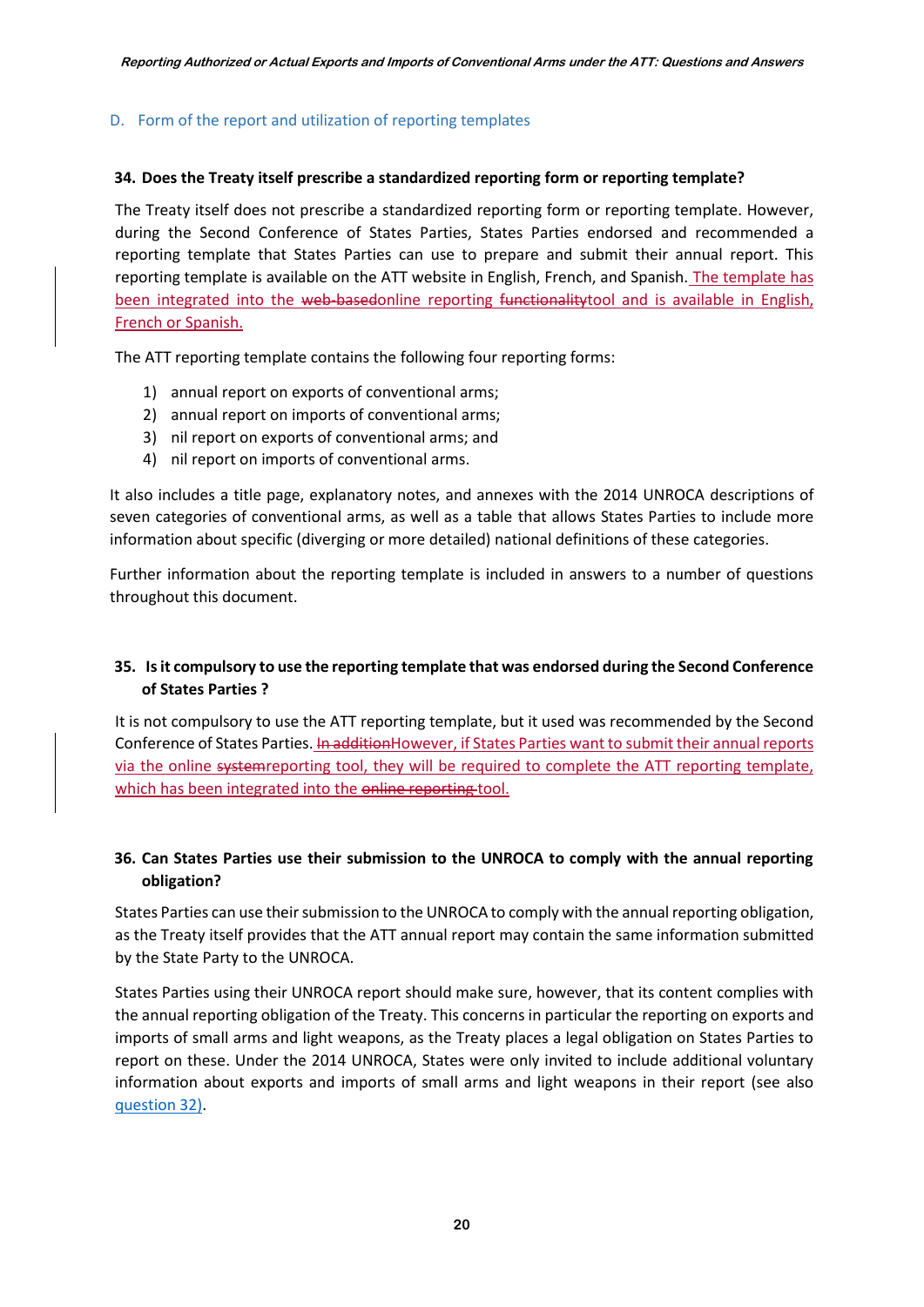#### <span id="page-21-0"></span>E. Procedures and formalities of the annual reporting obligation

### <span id="page-21-1"></span>**37. What is the procedure that is followed annually to request States Parties to report to the ATT Secretariat?**

Each year, the ATT Secretariat issues a letter to all States Parties approximately two months before the deadline for the submission of annual reports (31 May), providing an initial reminder that annual reports are due to be submitted to the Secretariat on or before 31 May. One month before the annual reports are due, States Parties receive an [automatically generated] email the ATT Secretariat issues a letter providing a final reminder that annual reports are due on or before 31 May. Both the initial reminder letter and the final reminder letter email - which are sent via email to all States Parties attach the reporting template endorsed by the Second Conference of States Parties and provide links to the online versions of the reporting template, to enable States Parties to access the reporting template in English, French or Spanishinclude information on how to submit annual reports.

Copies of the initial reminder letter and final reminder letteremail, as well as the ATT reporting template, can also be obtained directly from the ATT Secretariat (see [question 44](#page-23-2) for contact information).

#### <span id="page-21-2"></span>**38. Which authority should submit the report to the ATT Secretariat?**

States Parties should designate competent national authorities responsible for compliance with Treaty obligations, and notify the Secretariat of the details in accordance with Article 5 (5) of the Treaty. This could include a specially designated authority directly responsible for compliance with the annual reporting obligation.

States Parties that use the ATT reporting template for their annual report are requested to enter the details of their responsible national point of contact on the title page.

#### <span id="page-21-3"></span>**39. What happens to the annual reports once they are submitted to the ATT Secretariat?**

#### *39.1 Reports submitted by email or by hand delivery*

The ATT Secretariat takes the following steps with respect to each annual report submitted by a State Party by email or by hand delivery:

- 1. The Secretariat acknowledges receipt of the annual report by sending an email to the person(s)State that submitted the report, and confirms the instructions provided by the State Party as to whether it wishes its annual report to be made available on the public area *and* the restricted area of the website (available to States Parties only), or on the restricted area of the website only (se[e question 41\)](#page-22-1);
- 2. The Secretariat keeps a copy of the Annual Report in printed form as well as in electronic form on a secure database; and
- 3. The Secretariat then uploads the Annual Report onto the ATT website on the public and/or restricted area of the website, depending on the submitting State's instructions.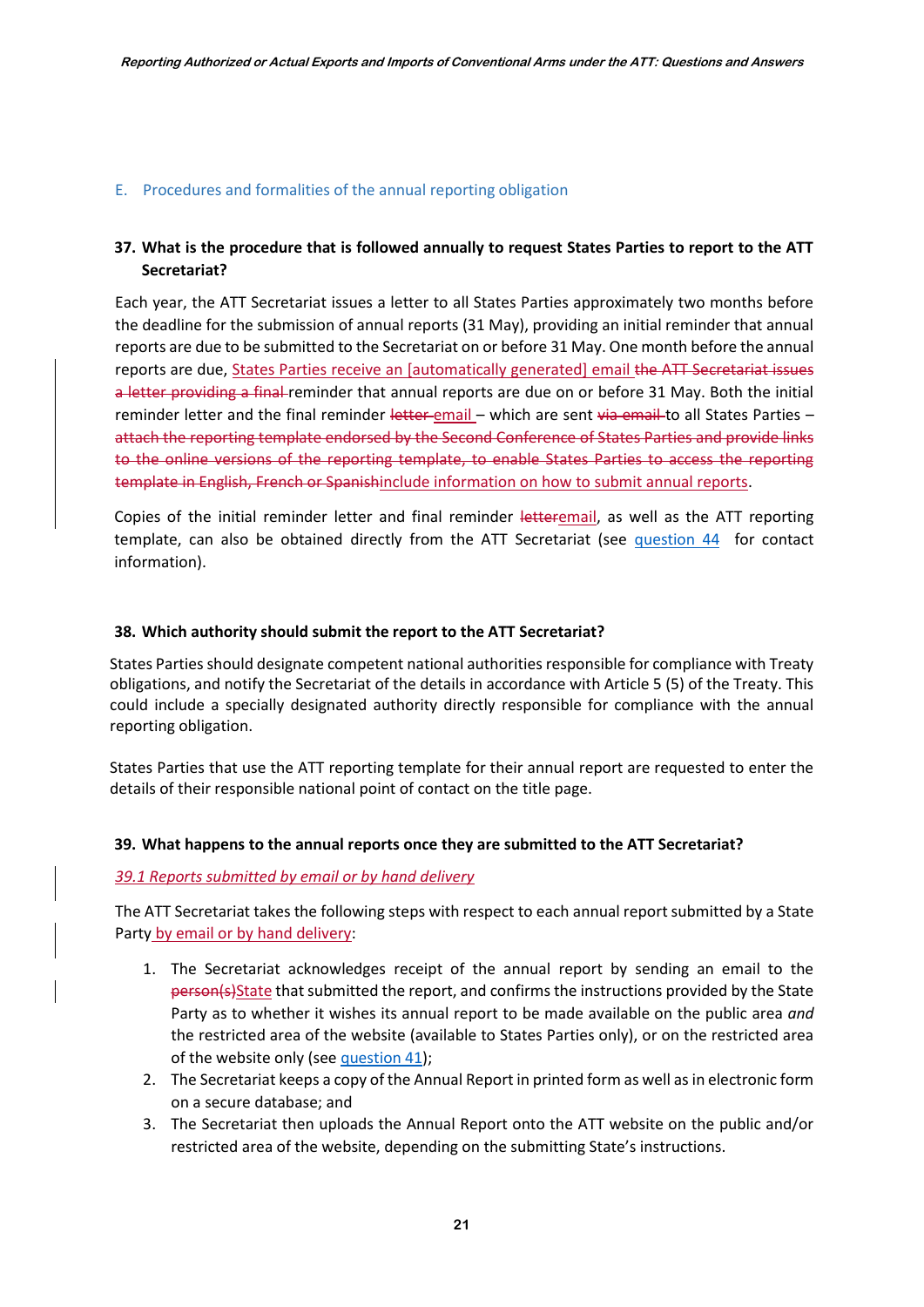#### *39.2 Reports submitted via the online reporting tool*

Where a State Party submits its annual report via the online reporting tool:

- 1. The State representative who submitted the annual report will receive an automatically generated email confirming that the annual report has been successfully submitted to the ATT Secretariat;
- 2. The Secretariat keeps a copy of the Annual Report in printed form as well as in electronic form on a secure database; and
- 3. The Secretariat then uploads the Annual Report onto the ATT website on the public and/or restricted area of the website, depending on the submitting State's instructions.

## <span id="page-22-0"></span>**40. Does the technical infrastructure of the ATT Secretariat (email address, ATT website) provide a high standard of protection against hacker attacks?**

The ATT Secretariat has reasonable measures in place to protect the ATT website and the IT platform against cyber attack. The answer to this question will still be provided by the ATT Secretariat.

#### <span id="page-22-1"></span>**41. Will the annual reports of States Parties be made publicly available?**

The Treaty provides that "*reports shall be made available, and distributed to States Parties by the Secretariat"*.

States Parties must decide on the degree of availability of their annual reports, and whether this entails making them available to the public, as most States Parties have done. In making this choice, States Parties should take into account the Treaty's purpose in Article 1 of promoting transparency and carefully consider the balance between legitimate concerns regarding public availability and the public interest of transparency. States Parties should also consider that the Treaty already allows States Parties to exclude commercially sensitive or national security information from their ATT annual report (see [questions 29 to 31\)](#page-18-0).

In practice, upon receipt of the report, the ATT Secretariat will publish the report on the public part of the ATT website, unless the State Party indicates explicitly that the report should only be available to States Parties. In the latter case, the report will be published on the restricted part of the website. Making the report available to other States Parties is in itself a clear treaty obligation.

For States Parties that use the ATT reporting template for their ATT annual report, every form of the template contains a tick-box that allows States Parties to indicate that their report is available only to other States Parties. This is included in the forms on exports and imports separately. This would permit a State Party to decide, for example, to allow public availability of its report on exports, but not its report on imports, or *vice versa*.

## <span id="page-22-2"></span>**42. Does a State Party need the consent of the importing or exporting States before it: a) reports its exports and imports; and b) makes this information publicly available?**

No, the Treaty *obliges* States Parties to report their authorized or actual exports and imports, and does not make this conditional on the consent of the importing and exporting States.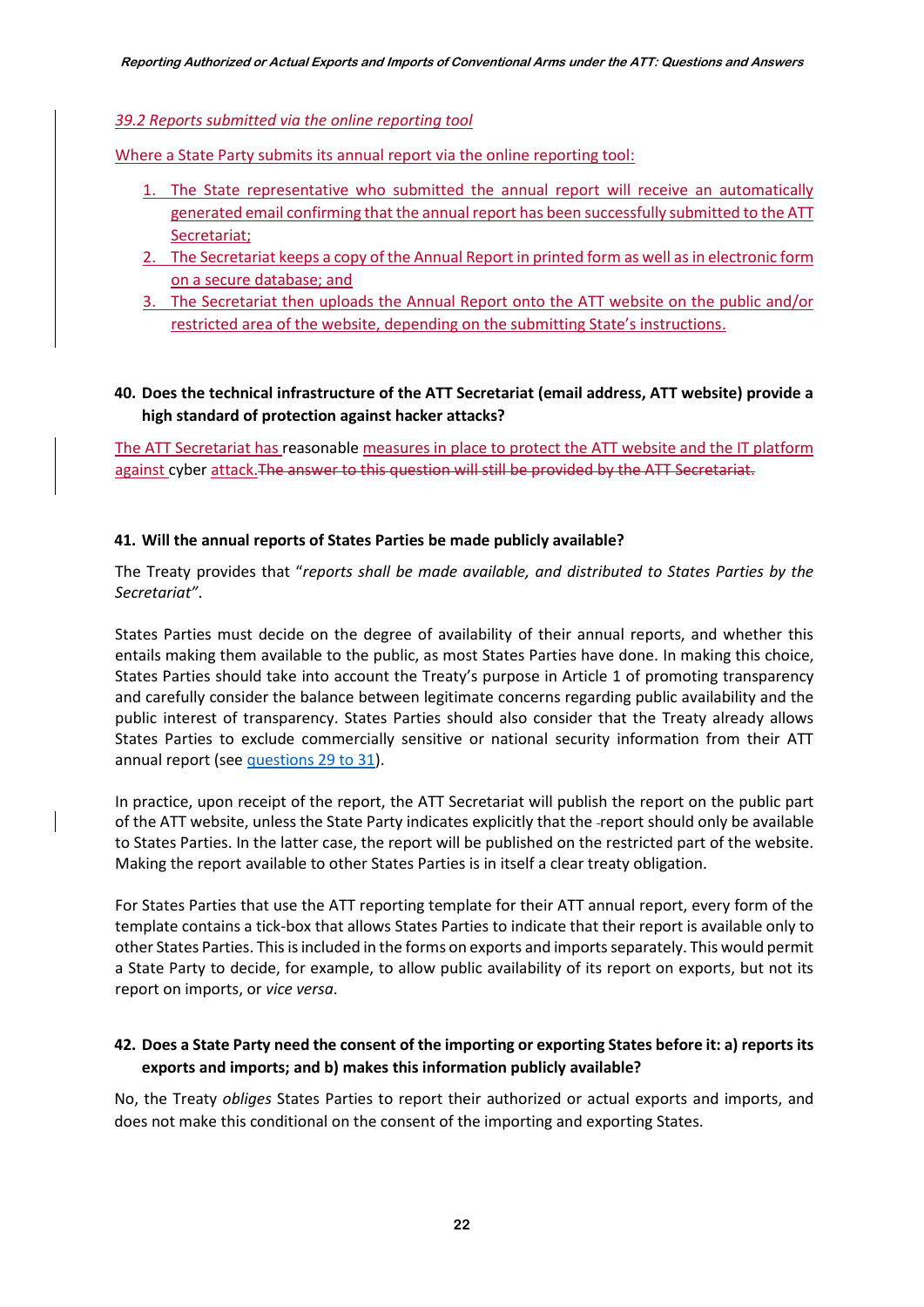Concerning transparency, reporting States Parties also do not have to seek consent of the importing and exporting States. They should make their own determination whether to make their reports publicly available (see [question 41\)](#page-22-1).

Concerning potential commercial sensitivity or national security issues, see [questions 29 to 31.](#page-18-0)

### <span id="page-23-1"></span>**43. What should a State Party do if, after submitting information for a certain calendar year, it determines that the information was incomplete or contained a technical error?**

If a State Party determines that an annual report that it has submitted contains incomplete or incorrect information, it should contact the Secretariat by email. If the original annual report was submitted by email or by hand delivery,  $\pm$ the State Party should indicate that the report previously submitted is no longer valid, and attach a revised, updated report. If the original report was submitted via the online reporting tool, the State Party should ask the ATT Secretariat to 'unblock' its report to enable it to amend the report online. This is necessary because once a State Party has 'submitted' a report via the online reporting tool, it can no longer access the report  $-$  to edit or amend it  $-$  and if the State attempts to re-enter the online reporting template, it will receive an on-screen message indicating that the report has already been submitted and that it must contact the ATT Secretariat to re-open or 'unblock' the report for editing.

The State Party should instruct the Secretariat to upload the revised report on the ATT website, and retain the revised report in its records to replace the previously submitted report (see [question 44\)](#page-23-2). There is no cut-off date for such corrections, although they should be submitted as early as possible to ensure that information made available to the public and/or States Parties is as accurate and upto-date as possible.

## <span id="page-23-2"></span>**44. If a State Party has a question on the annual reporting obligation and its implementation, how can it contact the ATT Secretariat?**

<span id="page-23-0"></span>A State Party can contact the ATT Secretariat with questions regarding the annual reporting obligation, or any ATT-related matter, by sending an email to: [info@thearmstradetreaty.org.](mailto:info@thearmstradetreaty.org)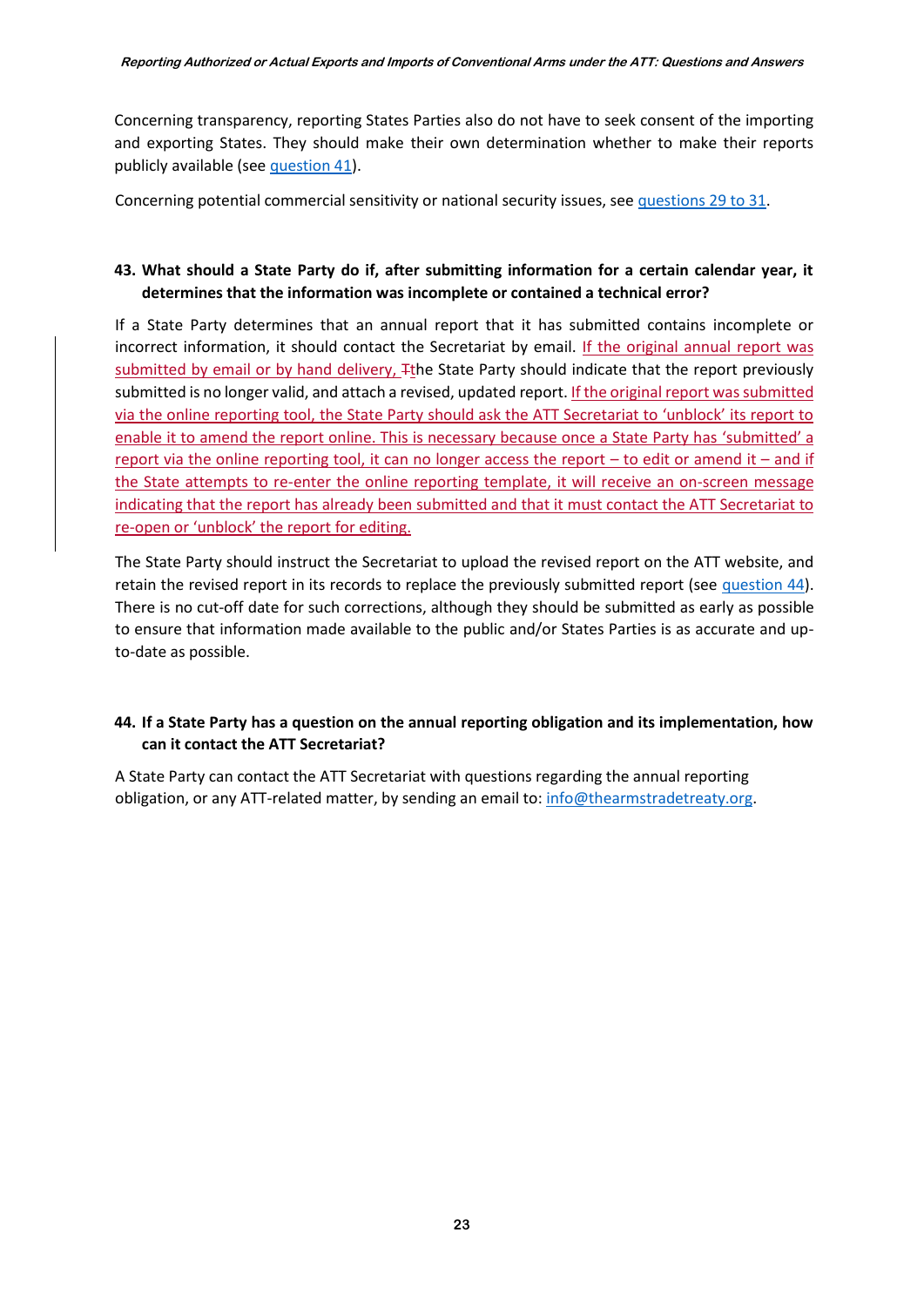### F. Enforcement of the annual reporting obligation

### <span id="page-24-1"></span>**45. Does the Treaty provide for sanctions or other measures in case of non-compliance with the annual reporting obligation?**

The Treaty does not provide for any specific sanctions or other measures in a case of non-compliance with the annual reporting obligation.

The Conference of States Parties is a forum to discuss compliance with the annual reporting obligation in general, as the Conference has a mandate to review the implementation of the Treaty, to consider and adopt recommendations on implementation and operation of the Treaty, and to perform any other function consistent with the Treaty which is conferred on it by States Parties.

In addition, it is in principle possible for individual States Parties to make use of the Treaty's article on dispute settlement (Article 19), which provides that States Parties shall consult and, by mutual consent, cooperate to pursue settlement of any dispute that may arise between them on the interpretation or application of the Treaty. It is, however, to be hoped that such an option represents a last resort only.

Ultimately, the Treaty relies on national implementation of its obligations.

#### <span id="page-24-2"></span>**46. Are there any consequences if incorrect information is submitted? (accidentally or knowingly)?**

If incorrect information was submitted accidentally, a State Party is encouraged to follow the procedure described in the answer to [question 43.](#page-23-1)

<span id="page-24-0"></span>If incorrect information was submitted knowingly, see the answer to [question 45.](#page-24-1)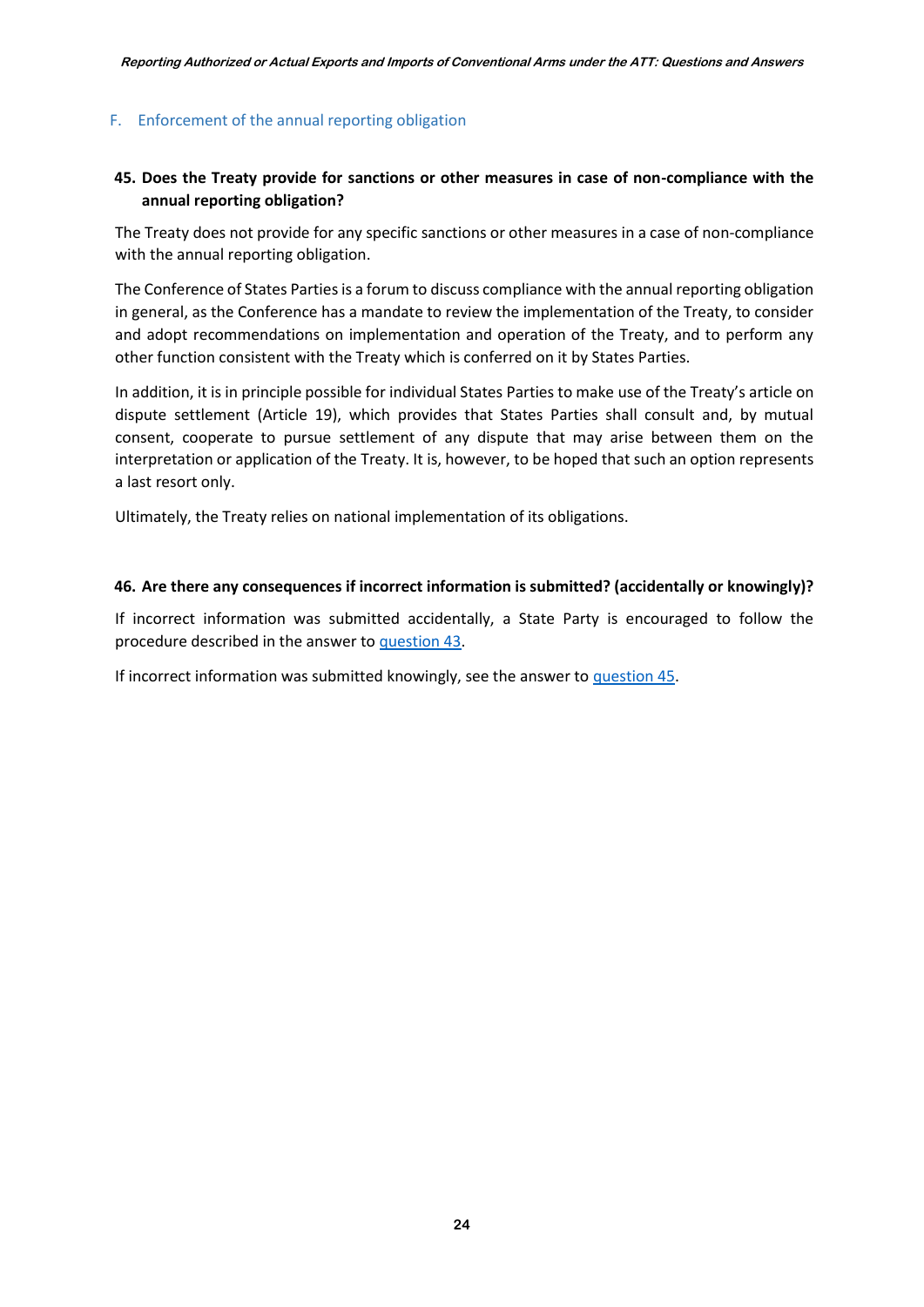### **V. Annex 1: UNROCA categories a-g**

#### **December 2014 UNODA Standardized Reporting Forms for the UNROCA<sup>2</sup>**

### **I. Battle tanks** *(category a) in Article 2 (1) of the Treaty)*

Tracked or wheeled self-propelled armoured fighting vehicles with high cross-country mobility and a high-level of self-protection, weighing at least 16.5 metric tons unladen weight, with a high muzzle velocity direct fire main gun of at least 75 millimetres calibre.

### **II. Armoured combat vehicles** *(category b) in Article 2 (1) of the Treaty)*

Tracked, semi-tracked or wheeled self-propelled vehicles, with armoured protection and cross-country capability, either: (a) designed and equipped to transport a squad of four or more infantrymen, or (b) armed with an integral or organic weapon of at least 12.5 millimetres calibre or a missile launcher.

### **III. Large-calibre artillery systems** *(category c) in Article 2 (1) of the Treaty)*

Guns, howitzers, artillery pieces, combining the characteristics of a gun or a howitzer, mortars or multiple-launch rocket systems, capable of engaging surface targets by delivering primarily indirect fire, with a calibre of 75 millimetres and above.

### **IV. Combat aircraft** *(category d) in Article 2 (1) of the Treaty)<sup>3</sup>*

**.** 

- a) Manned fixed-wing or variable-geometry wing aircraft, designed, equipped or modified to engage targets by employing guided missiles, unguided rockets, bombs, guns, cannons or other weapons of destruction, including versions of these aircraft which perform specialized electronic warfare, suppression of air defence or reconnaissance missions;
- b) Unmanned fixed-wing or variable-geometry wing aircraft, designed, equipped or modified to engage targets by employing guided missiles, unguided rockets, bombs, guns, cannons or other weapons of destruction.

<sup>&</sup>lt;sup>2</sup> These descriptions can be consulted in the report of the 2013 Group of Governmental Experts on the continuing operation and further development of the UNROCA (A/68/140), available at [http://undocs.org/A/68/140.](http://undocs.org/A/68/140) The current UNROCA descriptions of categories (a-g) can be consulted a[t https://www.unroca.org/categories.](https://www.unroca.org/categories)

<sup>&</sup>lt;sup>3</sup> The ATT reporting template reflects the December 2014 UNROCA standardized reporting forms. There was at that time a lack of clarity as to the question of separate reporting of the two types of unmanned aerial vehicles (sub-categories IV.b) and V.b) in the ATT reporting template). This was not resolved until the 2016 Group of Governmental Experts reviewed the operation of the UNROCA. Even then, only the category unmanned fixed wing or variable-geometry wing aircraft was agreed as suitable for separate reporting. States Parties must therefore make their own determination whether to report the two types of unmanned aerial vehicles included in the template separately, or together with their manned equivalents.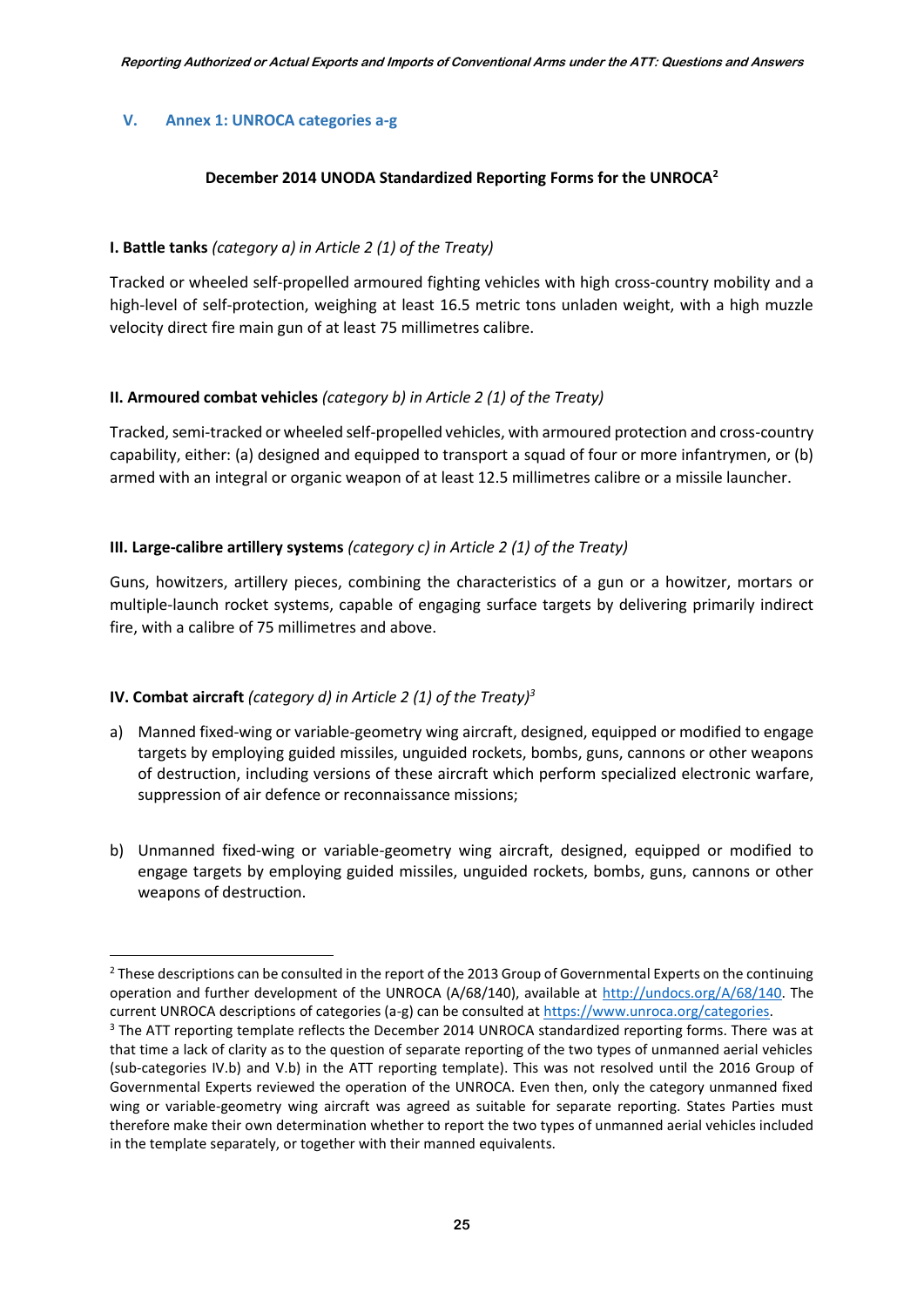The term "combat aircraft" does not include primary trainer aircraft, unless designed, equipped or modified as described above.

## **V. Attack helicopters** *(category e) in Article 2 (1) of the Treaty)*

- a) Manned rotary-wing aircraft, designed, equipped or modified to engage targets by employing guided or unguided anti-armour, air-to-surface, air-to-subsurface, or air-to-air weapons and equipped with an integrated fire control and aiming system for these weapons, including versions of these aircraft which perform specialized reconnaissance or electronic warfare missions;
- b) Unmanned rotary-wing aircraft, designed, equipped or modified to engage targets by employing guided or unguided anti-armour, air-to-surface, air-to-subsurface, or air-to-air weapons and equipped with an integrated fire control and aiming system for these weapons.

## **VI. Warships** *(category f) in Article 2 (1) of the Treaty)*

Vessels or submarines armed and equipped for military use with a standard displacement of 500 metric tons or above, and those with a standard displacement of less than 500 metric tons, equipped for launching missiles with a range of at least 25 kilometres or torpedoes with similar range.

## **VII. Missiles and missile launchers<sup>4</sup>** *(category g) in Article 2 (1) of the Treaty)*

- a) Guided or unguided rockets, ballistic or cruise missiles capable of delivering a warhead or weapon of destruction to a range of at least 25 kilometres, and means designed or modified specifically for launching such missiles or rockets, if not covered by categories I through VI. For the purpose of the Register, this sub-category includes remotely piloted vehicles with the characteristics for missiles as defined above but does not include ground-to-air missiles.
- <span id="page-26-0"></span>b) Man-Portable Air-Defence Systems (MANPADS)<sup>5</sup>.

**.** 

<sup>4</sup> Multiple-launch rocket systems are covered by the definition of category III.

<sup>5</sup> MANPADS should be reported if the MANPAD system is supplied as a complete unit, i.e. the missile and launcher/Grip Stock form an integral unit. In addition, individual launching mechanisms or grip-stocks should also be reported. Individual missiles, not supplied with a launching mechanism or grip stock need not be reported.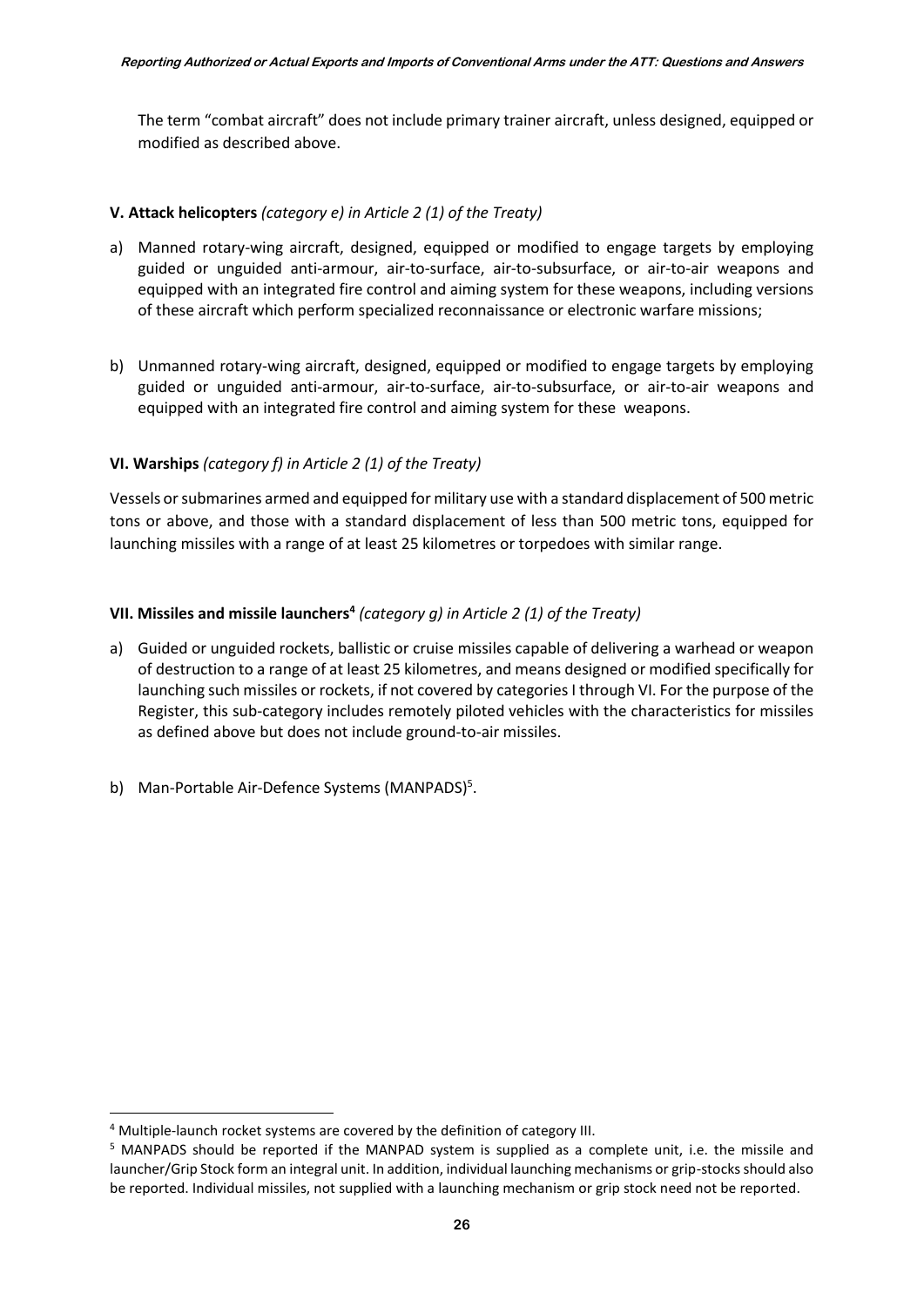### <span id="page-27-0"></span>**VI. Annex 2: Relevant sources concerning definitions and categorization of conventional arms**

The following non-exhaustive list of sources concerning definitions and categorization of conventional arms is taken from module 4 of the ATT-BAP Annual Report Guidance Booklet – "Conventional Arms Identification and Categorization":

- UNROCA and reports of the UN Groups of Governmental Experts (GGE) on the Continuing [Operation of the UNROCA and its Further Development](https://www.unroca.org/)
- [Conventional Forces in Europe Treaty \(CFE Treaty\)](http://www.osce.org/library/14087)
- [The Wassenaar Arrangement's Munitions List](http://www.wassenaar.org/control-lists/)
- [Wassenaar Arrangement specific information exchange on arms](http://www.wassenaar.org/wp-content/uploads/2016/07/Basic_Documents_2016_January.pdf)
- [Common Military List of the European Union](https://eeas.europa.eu/headquarters/headquarters-homepage/427/disarmament-non-proliferation-and-arms-export-control_en)
- South Eastern and Eastern Europe Clearing House for the Control of Small Arms and Light [Weapons \(SEESAC\) Weapons Categorization Tool](http://www.seesac.org/Software-Tools/)

<span id="page-27-1"></span>The module also refers to the comprehensive discussion of definitions and categorization of conventional arms in *The Arms Trade Treaty: A Commentary*, authored by Stuart Casey-Maslen, Andrew Clapham, Gilles Giacca, and Sarah Parker.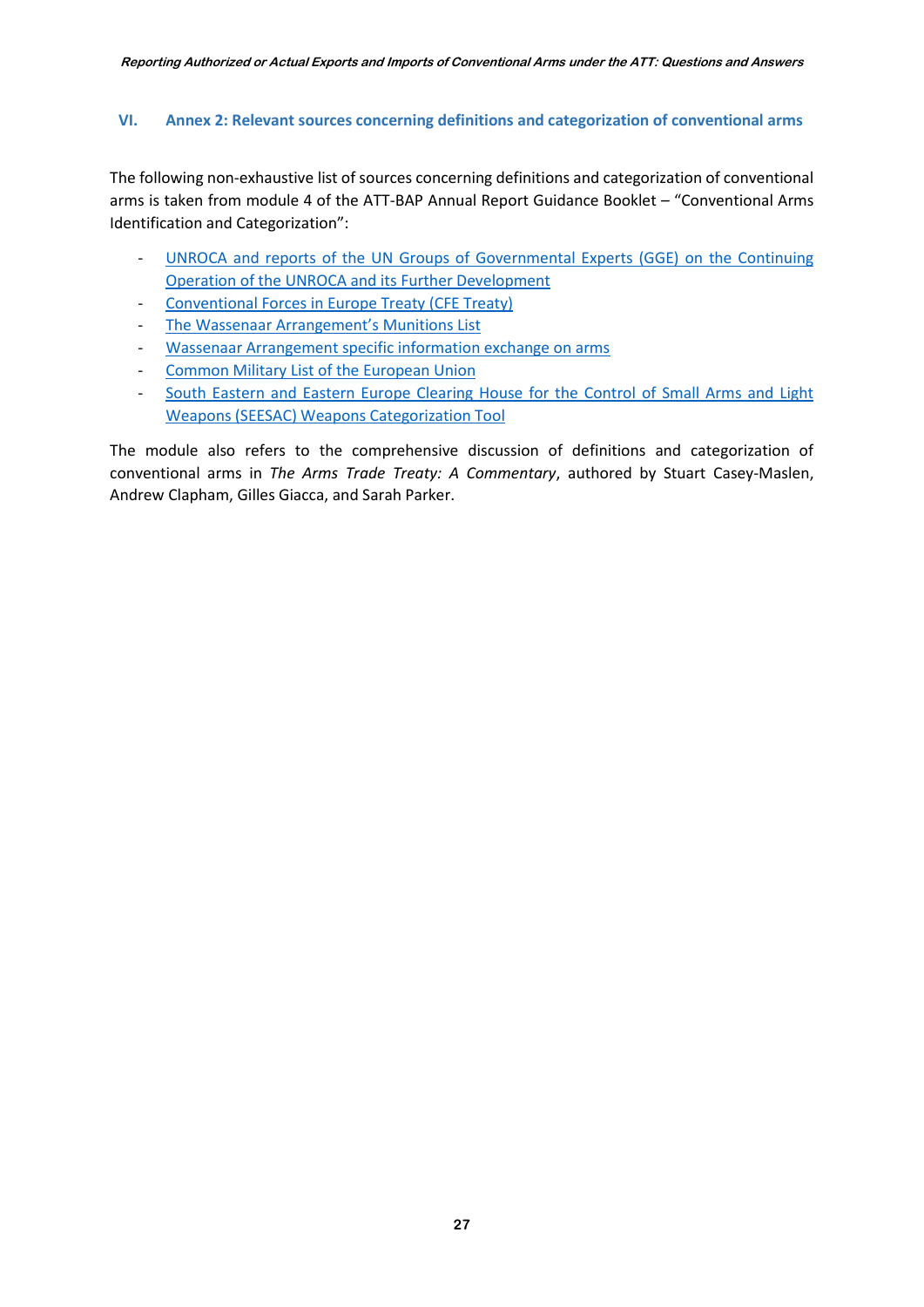#### **VII. Annex 3: UN descriptions of SALW**

## <span id="page-28-0"></span>A. International Instrument to Enable States to Identify and Trace, in a Timely and Reliable Manner, Illicit Small Arms and Light Weapons

For the purposes of this instrument, "small arms and light weapons" will mean any man-portable lethal weapon that expels or launches, is designed to expel or launch, or may be readily converted to expel or launch a shot, bullet or projectile by the action of an explosive, excluding antique small arms and light weapons or their replicas. Antique small arms and light weapons and their replicas will be defined in accordance with domestic law. In no case will antique small arms and light weapons include those manufactured after 1899:

(a) "Small arms" are, broadly speaking, weapons designed for individual use. They include, inter alia, revolvers and self-loading pistols, rifles and carbines, sub-machine guns, assault rifles and light machine guns;

(b) "Light weapons" are, broadly speaking, weapons designed for use by two or three persons serving as a crew, although some may be carried and used by a single person. They include, inter alia, heavy machine guns, hand-held under-barrel and mounted grenade launchers, portable anti-aircraft guns, portable anti-tank guns, recoilless rifles, portable launchers of antitank missile and rocket systems, portable launchers of anti-aircraft missile systems, and mortars of a calibre of less than 100 millimetres.

#### <span id="page-28-1"></span>B. United Nations Register of Conventional Arms

The UNROCA does not contain definitions of small arms and light weapons, but the following categories of small arms and light weapons are provided in the standardized reporting forms:<sup>6</sup>

Small arms:

- 1) revolvers and self-loading pistols;
- 2) rifles and carbines;
- 3) sub-machine guns;
- 4) assault rifles;
- 5) light machine guns;
- 6) other.

Light weapons:

**.** 

- 1) heavy machine guns;
- 2) hand-held under-barrel and mounted grenade launchers;
- 3) portable anti-tank guns;
- 4) recoilless rifles;
- 5) portable launchers of anti-tank missile and rocket systems;
- 6) mortars of calibres less than 75mm;

<sup>6</sup> These categories can be consulted in the report of the 2016 Group of Governmental Experts on the continuing operation and further development of the UNROCA (A/71/259), available at [https://s3.amazonaws.com/unoda](https://s3.amazonaws.com/unoda-web/wp-content/uploads/2016/10/A-71-259-GGE-Register.pdf)[web/wp-content/uploads/2016/10/A-71-259-GGE-Register.pdf](https://s3.amazonaws.com/unoda-web/wp-content/uploads/2016/10/A-71-259-GGE-Register.pdf) and a[t https://www.unroca.org/about](https://www.unroca.org/about).